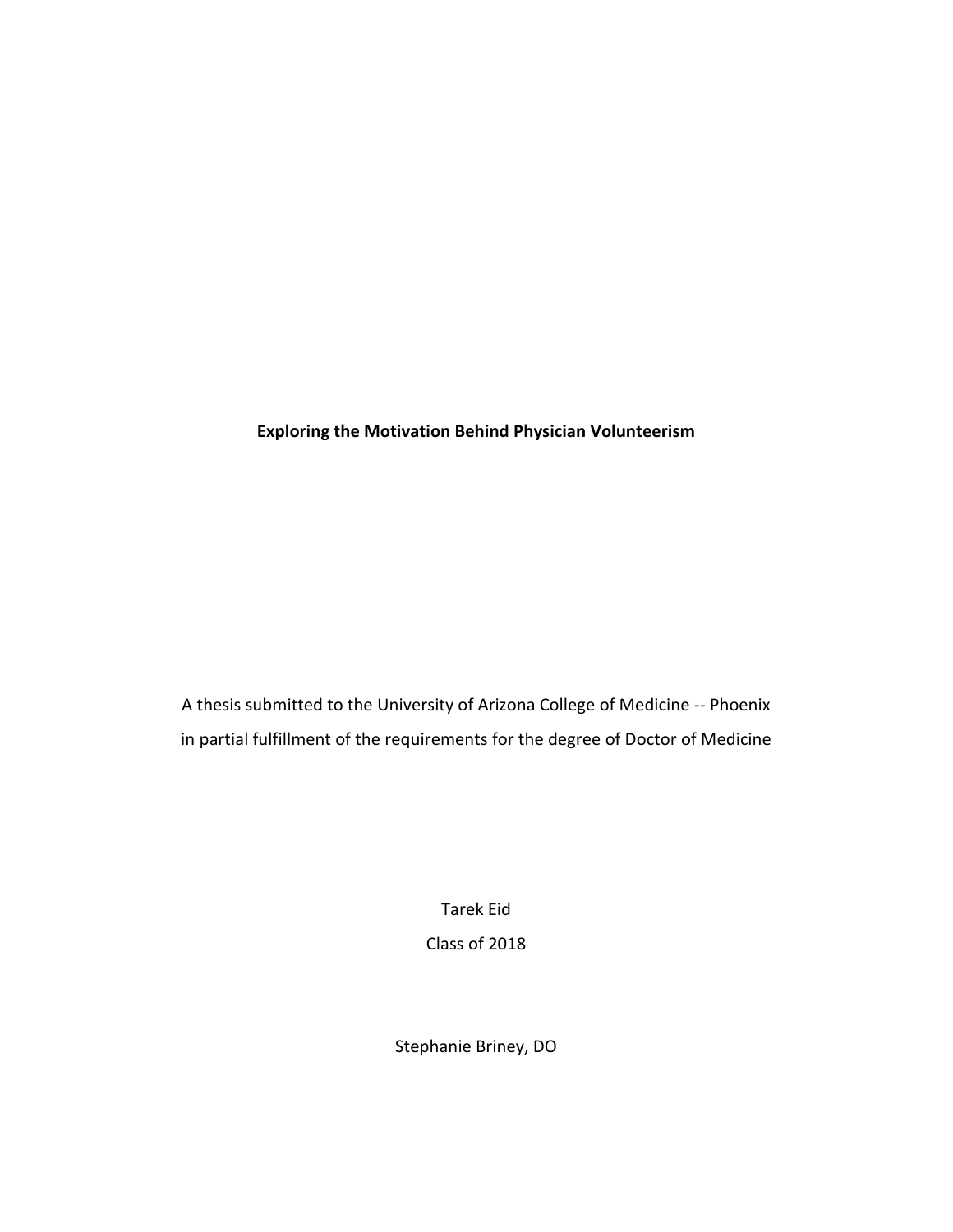### **Abstract**

#### **Background and Significance**

Physician volunteers play an integral role in educating medical students and providing health care to the uninsured. Therefore, understanding the reasons why physicians volunteer their time can possibly improve recruitment procedures. It may help clinics and medical schools advertise to prospective volunteer physicians by emphasizing the positives and directly addressing the main concerns in volunteering.

#### **Research Question**

To understand the reasons why physicians volunteer their time to provide healthcare to the uninsured and to educate future physicians. Another goal is to define the barriers that prevent physicians from volunteering.

#### **Methods**

A survey was distributed to physicians from multiple specialties who work at the University Of Arizona College of Medicine – Phoenix and Banner University Medical Center – Phoenix. The survey consisted of questions regarding physicians' background information, volunteer experience, barriers to volunteerism, and motivation behind their volunteerism. Motivation was evaluated utilizing a validated and widely used survey called the Volunteer Functions Inventory (VFI).

#### **Results**

A total of 100 physicians responded to the survey. 84% of physicians cited "Lack of Time" as being the primary barrier to volunteerism. 25% and 22% of the physicians cited "Financial Costs" and "Unaware of Opportunity" as barriers, respectively. With respect to VIF components, the "Values" category showed the highest mean score of 30.38 out of a possible 35 points, while "Career Factors" observed the lowest score of 14.09. Multivariate analysis adjusting for all other VIF survey factors show that a 1% increase in the aggregate score of the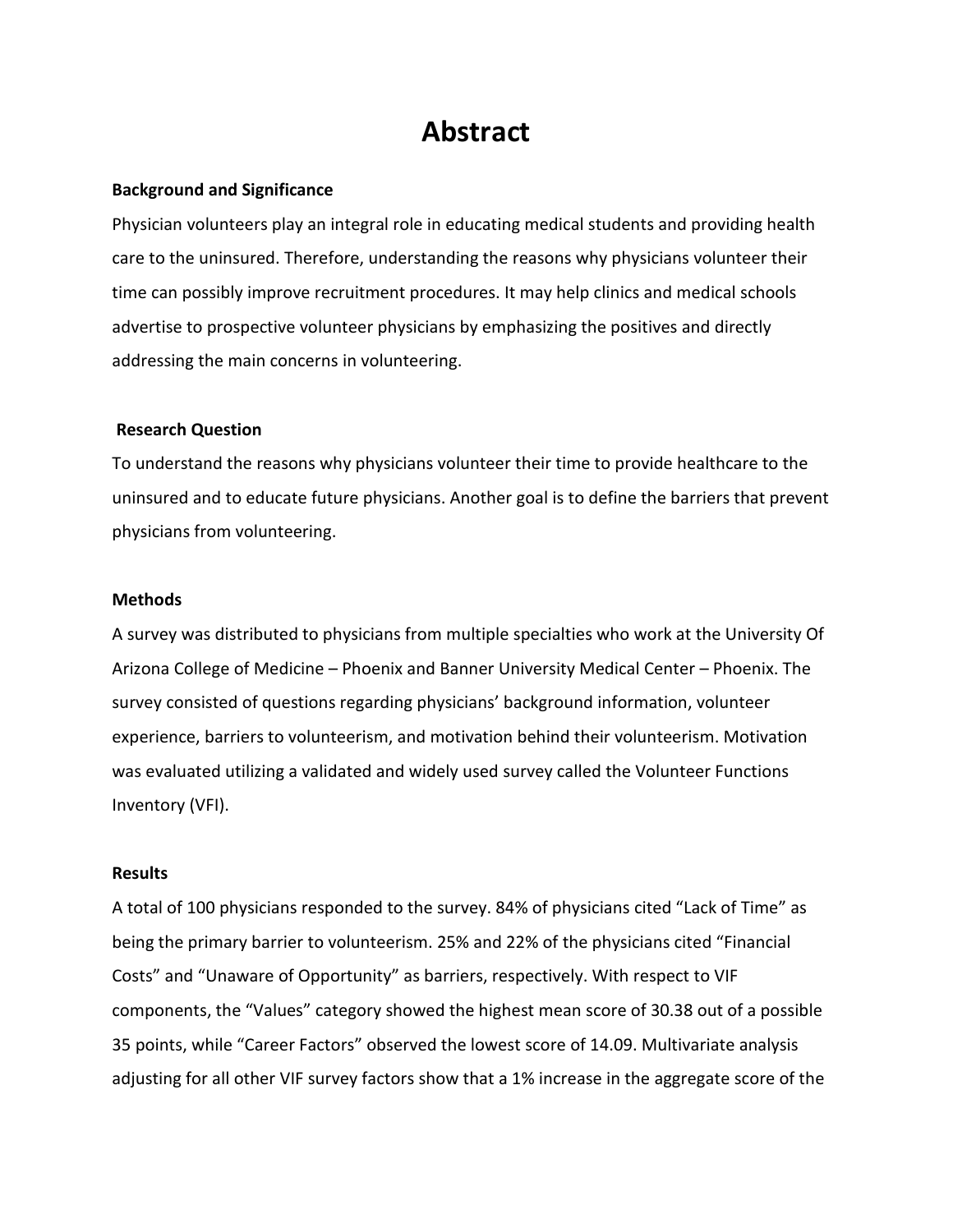"Career" and "Protective" factors, rendered a 27% and 28 % increase in the number of volunteer hours, respectfully.

#### **Conclusions**

Medical schools and clinics could possibly improve their recruitment efforts by making it less time consuming for physicians to volunteer and by minimizing the financial costs to physicians. They could also benefit by advertising the altruistic and humanitarian nature of the volunteer activity. Furthermore, organizations trying to recruit younger physicians to volunteer could benefit by advertising ways in which the volunteer activity can help advance the physician's career in one way or another.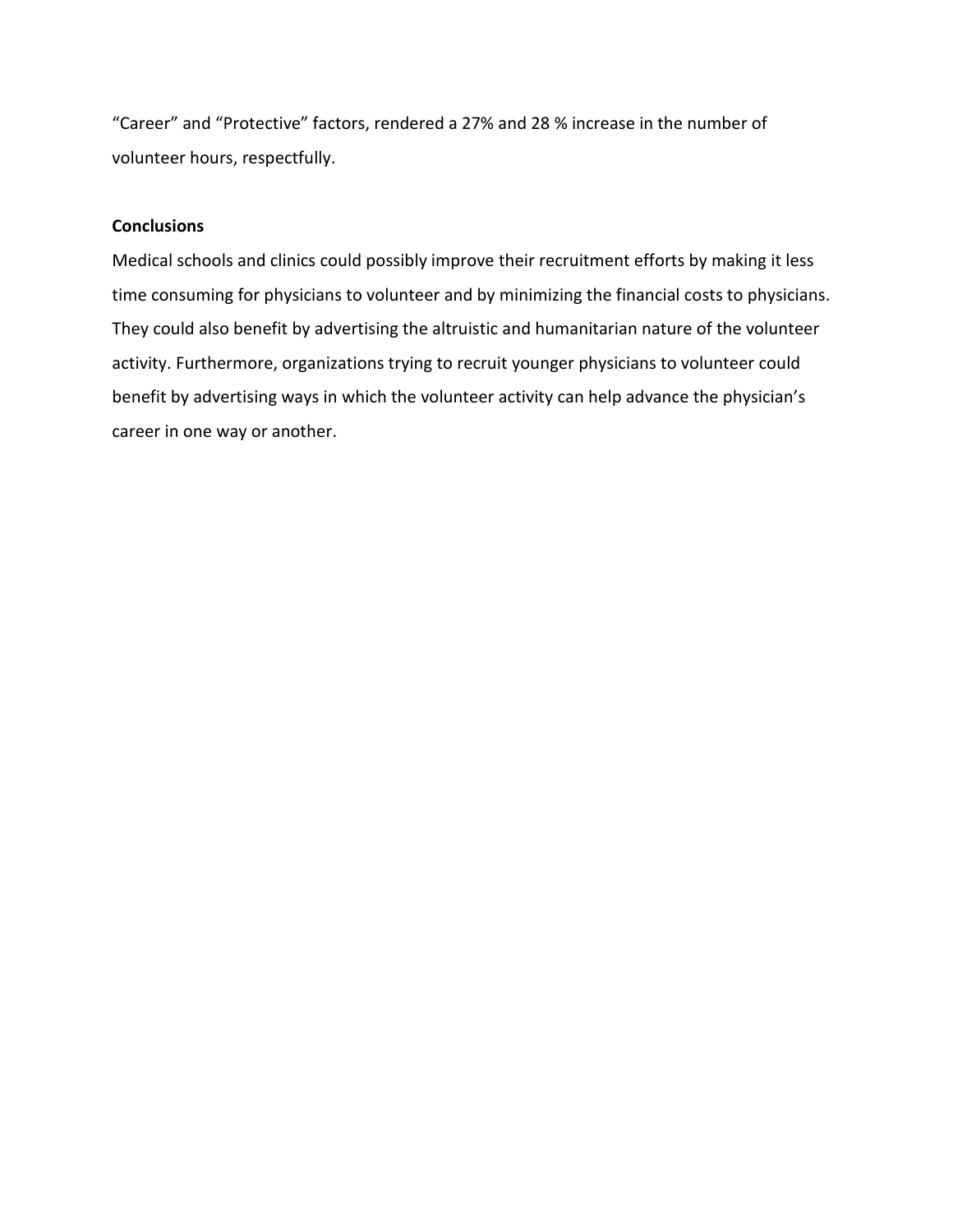# **Table of Contents**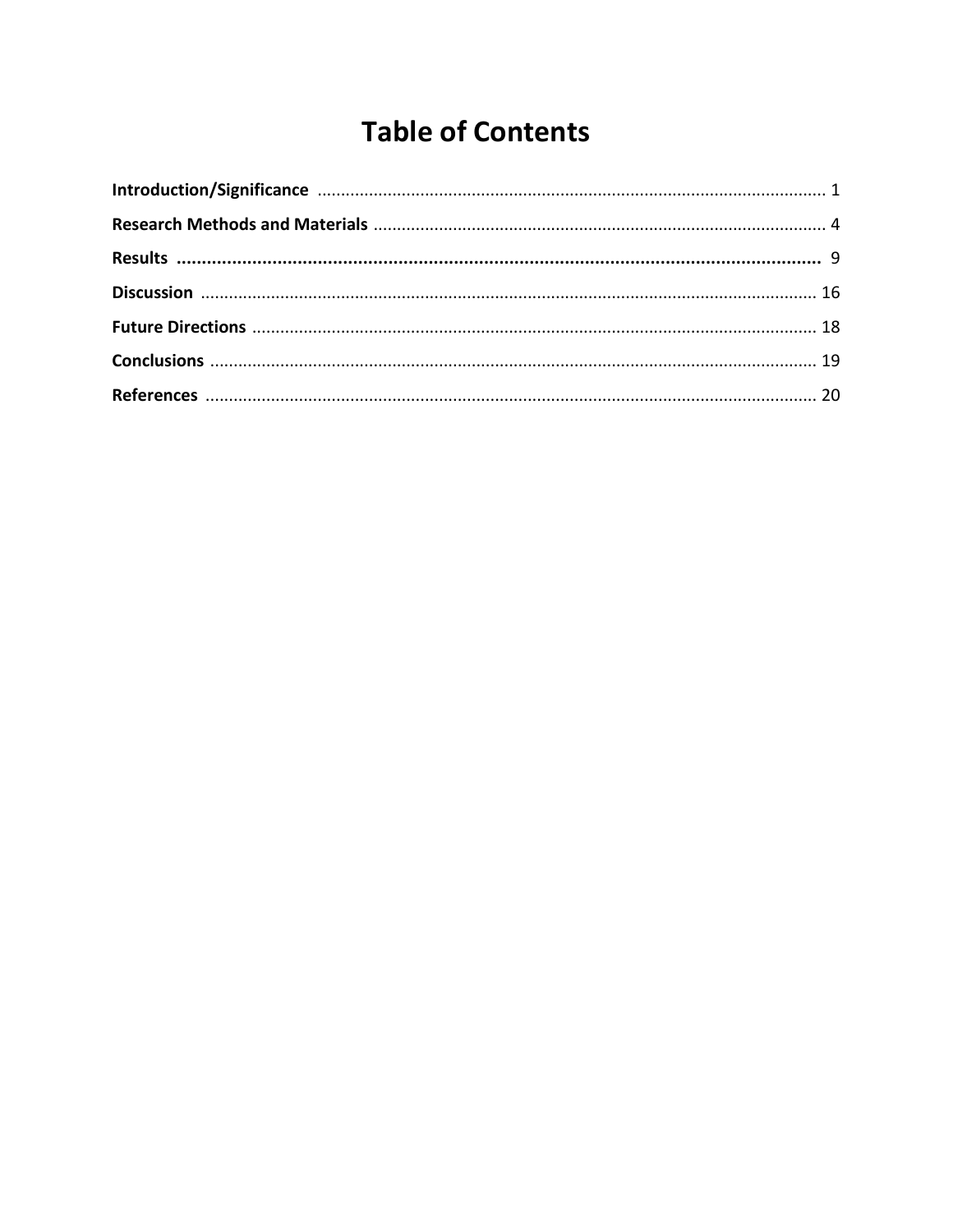## **Lists of Figures and Tables**

- Figure 1: Survey
- **Table 1:** Physician Background Information
- Table 2: Barriers to Volunteerism
- **Table 3**: VIF Survey Factors
- **Table 4**: Multivariate Analysis of Survey Factors and the Log of Volunteer Hours
- **Table 5:** Multivariate Analysis Physician Characteristics and Survey Factors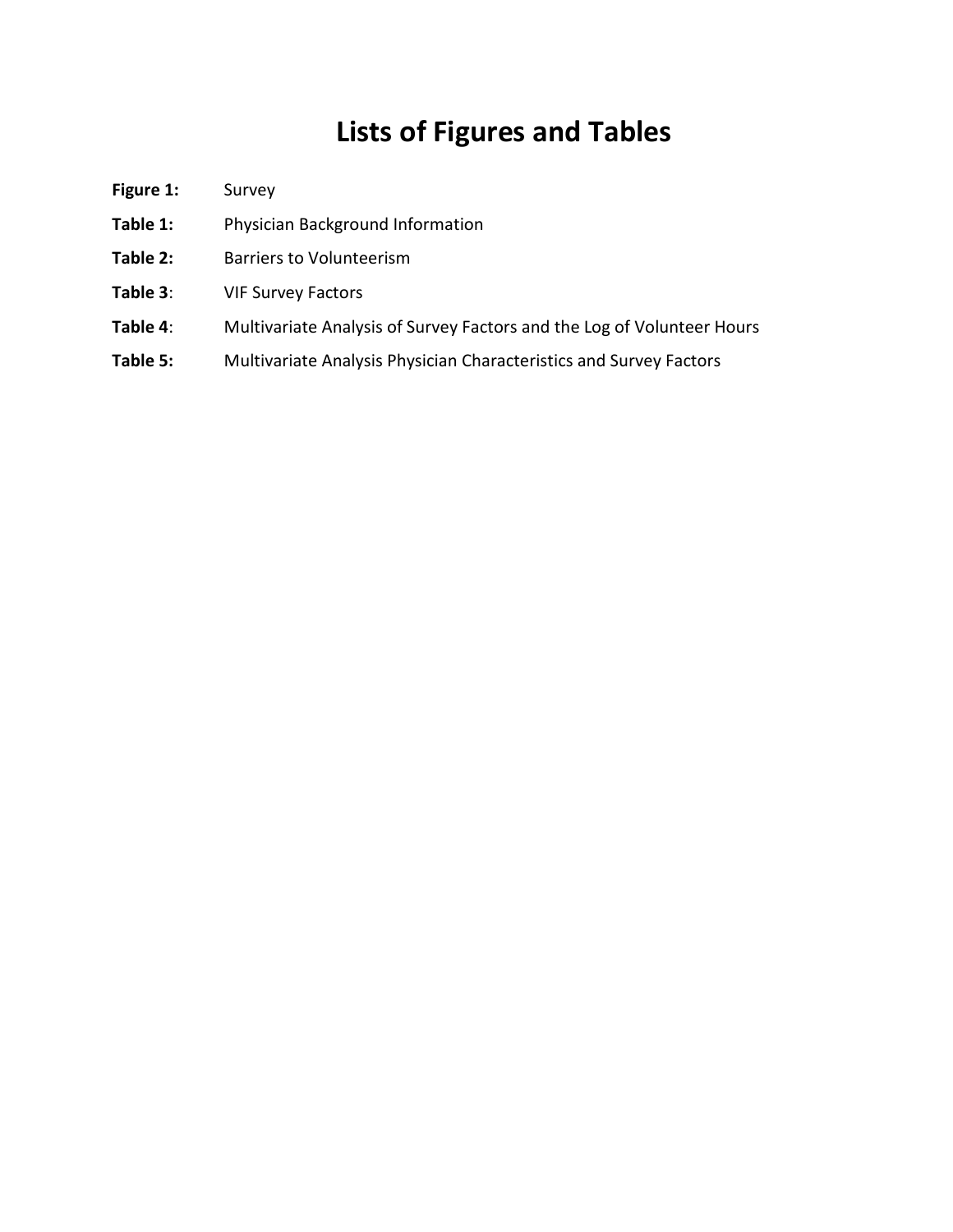## **Introduction/Significance**

There are currently at least 27.6 million people in the United States who do not have health insurance.<sup>1</sup> Many of the uninsured receive their health care at free clinics, which represent an important part of the healthcare "safety net" system.<sup>2</sup> With over 1000 free clinics in the United States that provide health care to an average of 1.8 million people a year, these clinics depend heavily on physician volunteers to care for people who have little or no access to health care otherwise.3,4

In addition to treating the uninsured, physician volunteers also play a vital role in educating medical students.<sup>5</sup> Recently, there has been a shift in emphasis of undergraduate medical education from the inpatient to outpatient/primary care-based settings.<sup>6</sup> As a result, almost all medical schools in the United States provide an office-based primary care experience as part of their core clerkships. Medical students benefit greatly from this experience as they are provided the opportunity to expand not only their knowledge of patient care, but also the understanding of the healthcare delivery system in the outpatient setting. Accordingly, community-based, outpatient experiences have been identified as a requirement of several accreditation and professional organizations, such as the Association of American Medical Colleges (AAMC) and Liaison Committee on Medical Education (LCME).<sup>7</sup> Therefore, medical schools currently rely heavily on community based physician volunteers to provide their students with the education they need to adapt to the ever changing medical field.<sup>5</sup>

Given the importance of physician volunteers in providing care to the uninsured and in medical education, a few studies have looked into the motivation behind physician volunteerism. A study performed by the Department of Pediatrics at Virginia Commonwealth University surveyed volunteer physicians who teach medical students in their core pediatric clerkship.<sup>8</sup> The study compared active preceptors (those who have worked with students in the past year) with inactive preceptors (those who have not worked with students in the past year). <sup>8</sup> They found that both active and inactive preceptors valued intrinsic factors such as satisfaction from

1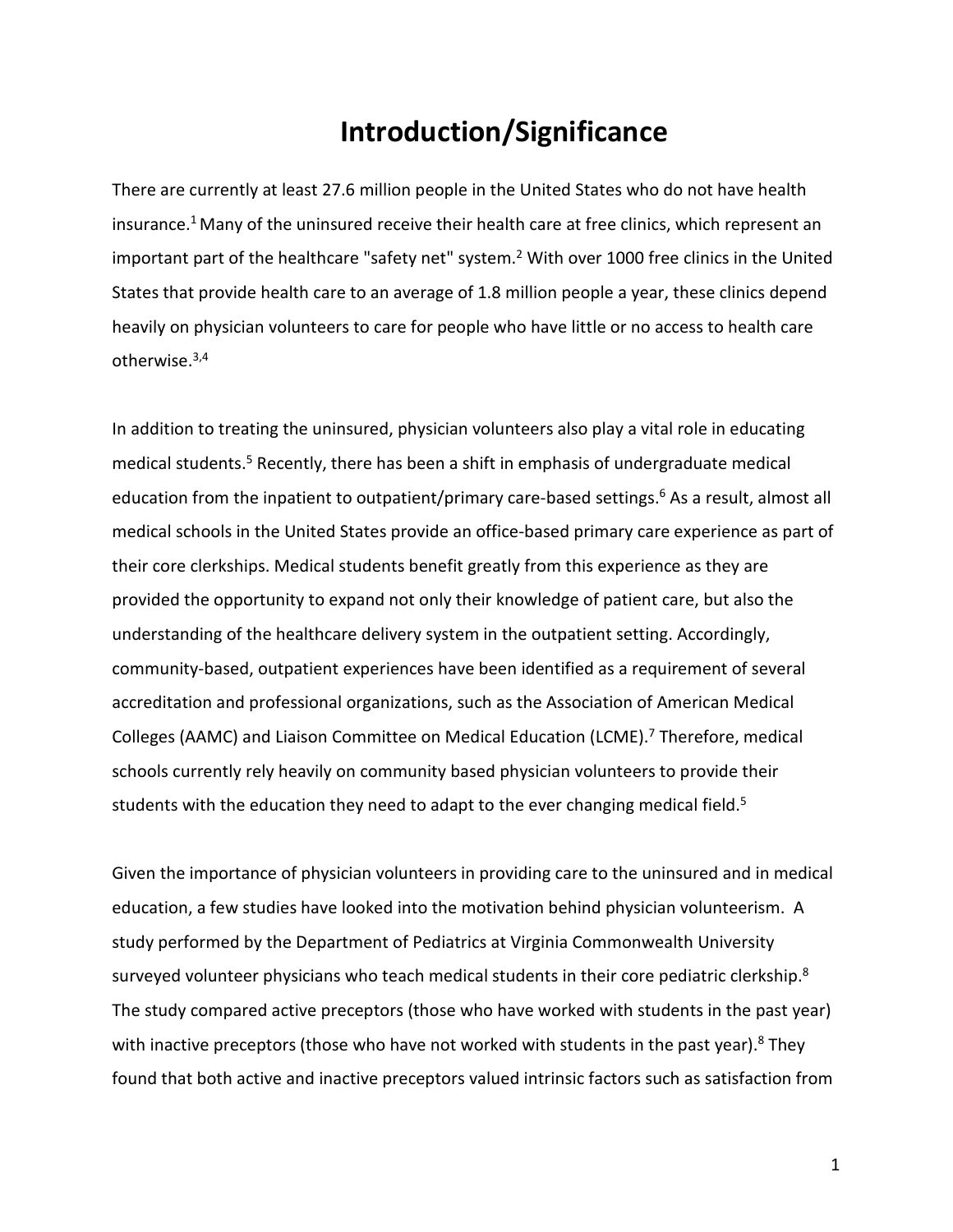sharing knowledge, interacting with other volunteer faculty, and directly participating in the education of future physicians.<sup>8</sup> However, active preceptors showed a significant preference toward developmental opportunities and appreciation while inactive preceptors showed a significant preference toward financial compensation.<sup>8</sup> Furthermore, inactive preceptors reported 'lack of time' as the most significant barrier to precepting students.<sup>8</sup> In another study, a free clinic in North Carolina surveyed its volunteer physicians to determine the barriers to volunteerism and figure out ways to attract physician volunteers to the clinic.<sup>9</sup> Their study revealed that limited time and patient overload were the most significant barriers to physician volunteerism.<sup>9</sup> Similarly, a study that investigated the barriers that prevent orthopedic surgeons from volunteering overseas identified lack of time and desire to spend more time with family as the most significant barriers.<sup>10</sup>

The goal of this study is to understand the reasons why physicians volunteer their time to provide healthcare to the uninsured and to educate future physicians utilizing the Volunteer Functions Inventory (VFI). The VFI has been validated by factor analyses, used with various different volunteer activities, tested by numerous researchers in their own studies, and has ultimately reached a level of acceptance to where it is commonly used in volunteer studies within the field of psychology. The researchers who developed the VFI determined that there are six different motivational functions that fuel volunteerism (Values, Understanding, Social, Career, Protective, and Enhancement).<sup>11</sup>

These different motivational factors show that people performing the same volunteer activity, such as treating patients for free, may be doing it for different reasons. One study that utilized the VFI to determine the reasons behind volunteerism in young adults found that people who are motivated by multiple motivational factors as defined by the VFI are associated with greater satisfaction and good integration in the organization.<sup>12</sup> Furthermore, people who are motivated by more than one factor are also less vulnerable to costs related to the activity and are more likely to maintain longer involvement.<sup>12</sup>

2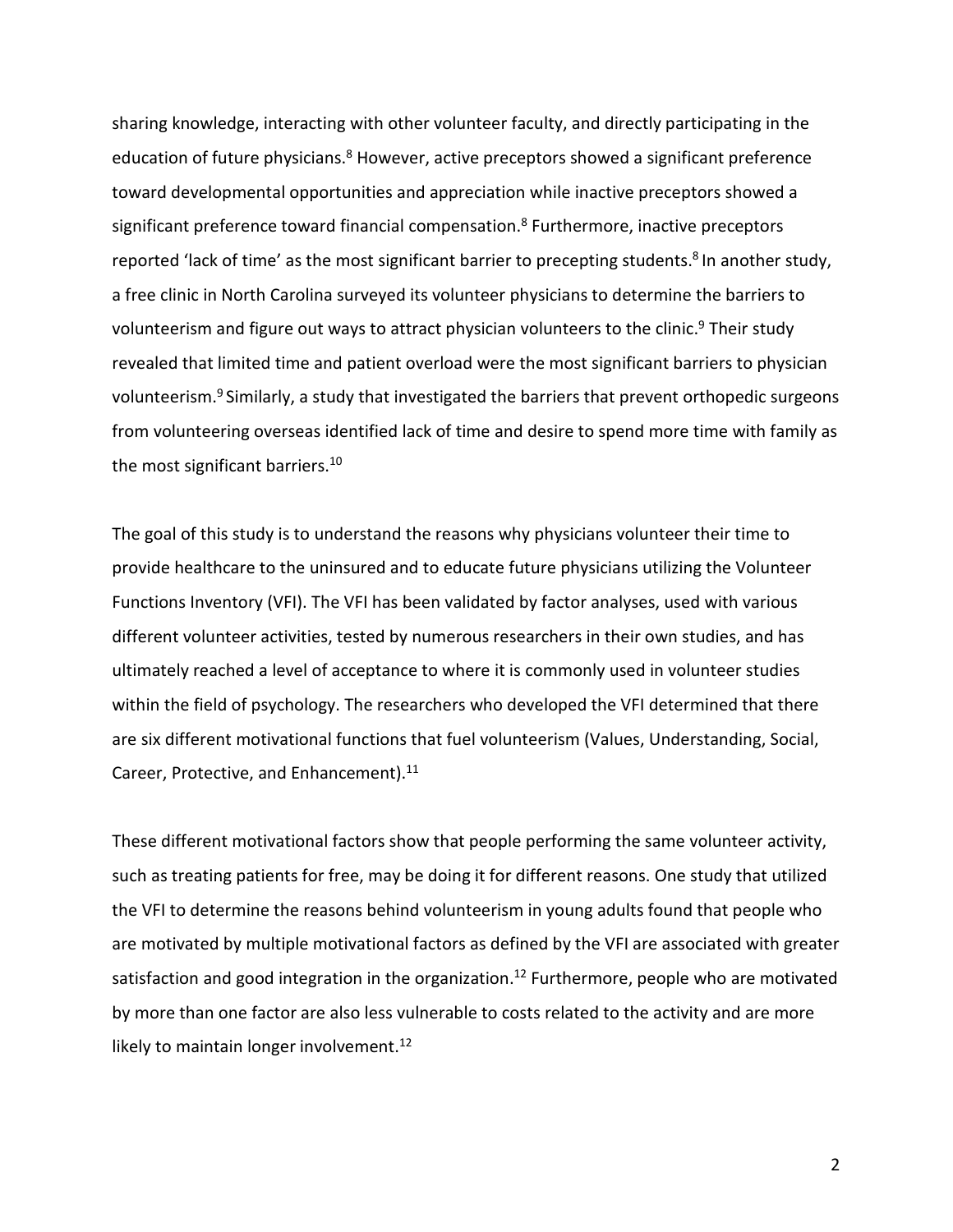To the best of our knowledge, the VFI has never been used to evaluate the motivation behind physician volunteerism. In this study, we also evaluated the main barriers that prevent physicians from volunteering in the first place. Understanding the answers to these questions can possibly help clinics and medical schools recruit prospective physician volunteers by emphasizing the positives and directly addressing the main concerns in volunteering.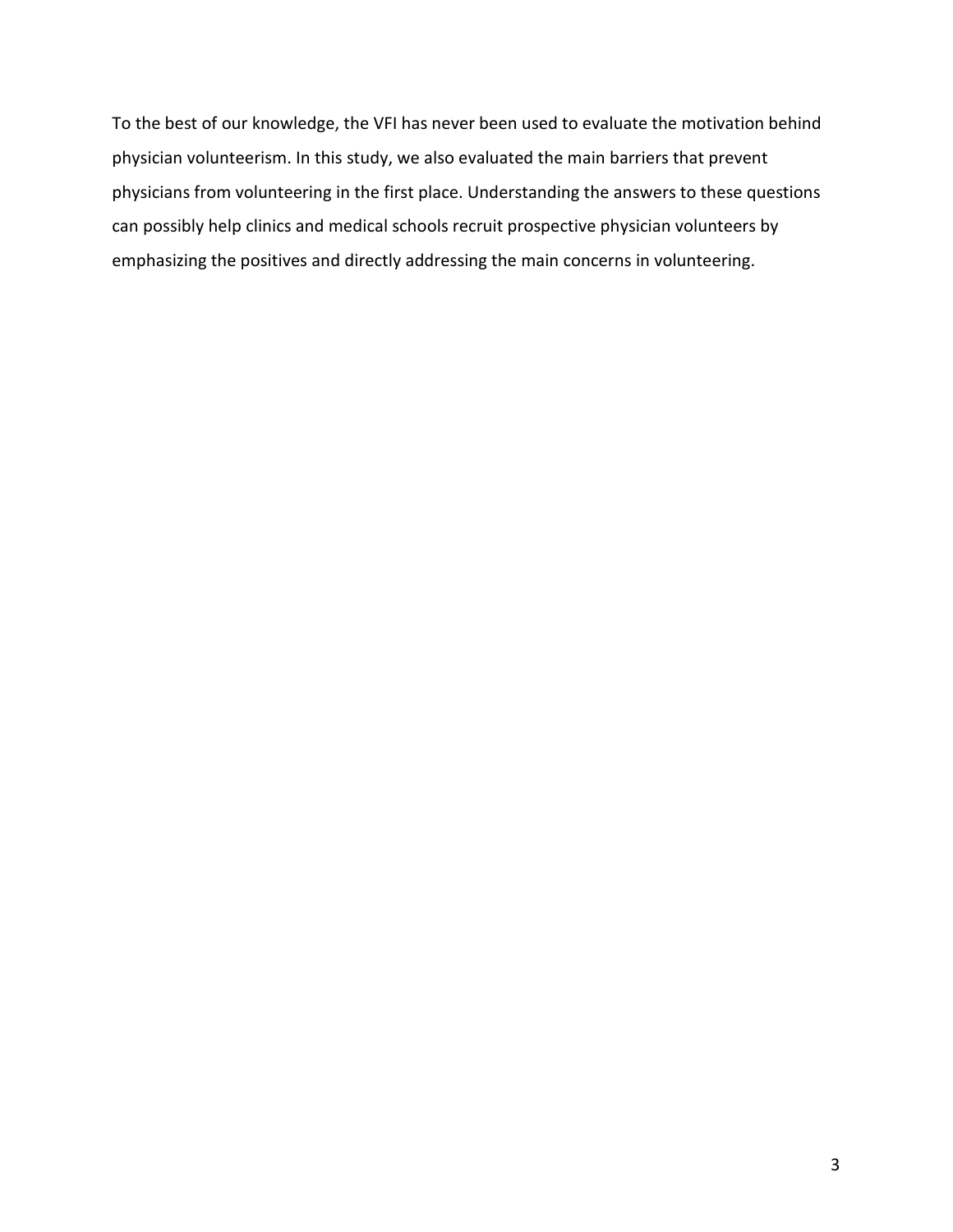### **Research Methods and Materials**

The survey was distributed to physicians from multiple specialties who work at the University of Arizona College of Medicine–Phoenix and Banner- University Medical Center via a physician listserv.

The survey utilized in the study includes 3 different sections (Figure 1). The first section contains questions that ask for background information about the physician's job and volunteer experience. The next section contains a question to determine the reasons why physicians do not volunteer. Finally, the last section contains 30 questions from the Volunteer Functions Inventory (VFI) to determine the reasons why physicians volunteer. The VFI has been validated by factor analyses, used with various different volunteer activities, tested by numerous researchers in their own studies, and has ultimately reached a level of acceptance to where it is commonly used in volunteer studies within the field of psychology. The researchers who developed the VFI determined that there are six different motivational functions that fuel volunteerism.11 Each function or factor is measured with five items within a 30 question survey. The six motivational functions are:

*Values* – This centers on the opportunities that volunteerism provides for individual to express values related to altruistic and humanitarian concerns for others.

*Understanding* – This involves the opportunity for volunteerism to permit new learning experiences and the chance to exercise knowledge, skills, and abilities that might otherwise go unpracticed.

*Social* – This offers opportunities to be with one's friends or to engage in an activity viewed favorably by important others. This reflects motivations primarily concerning relationships with others.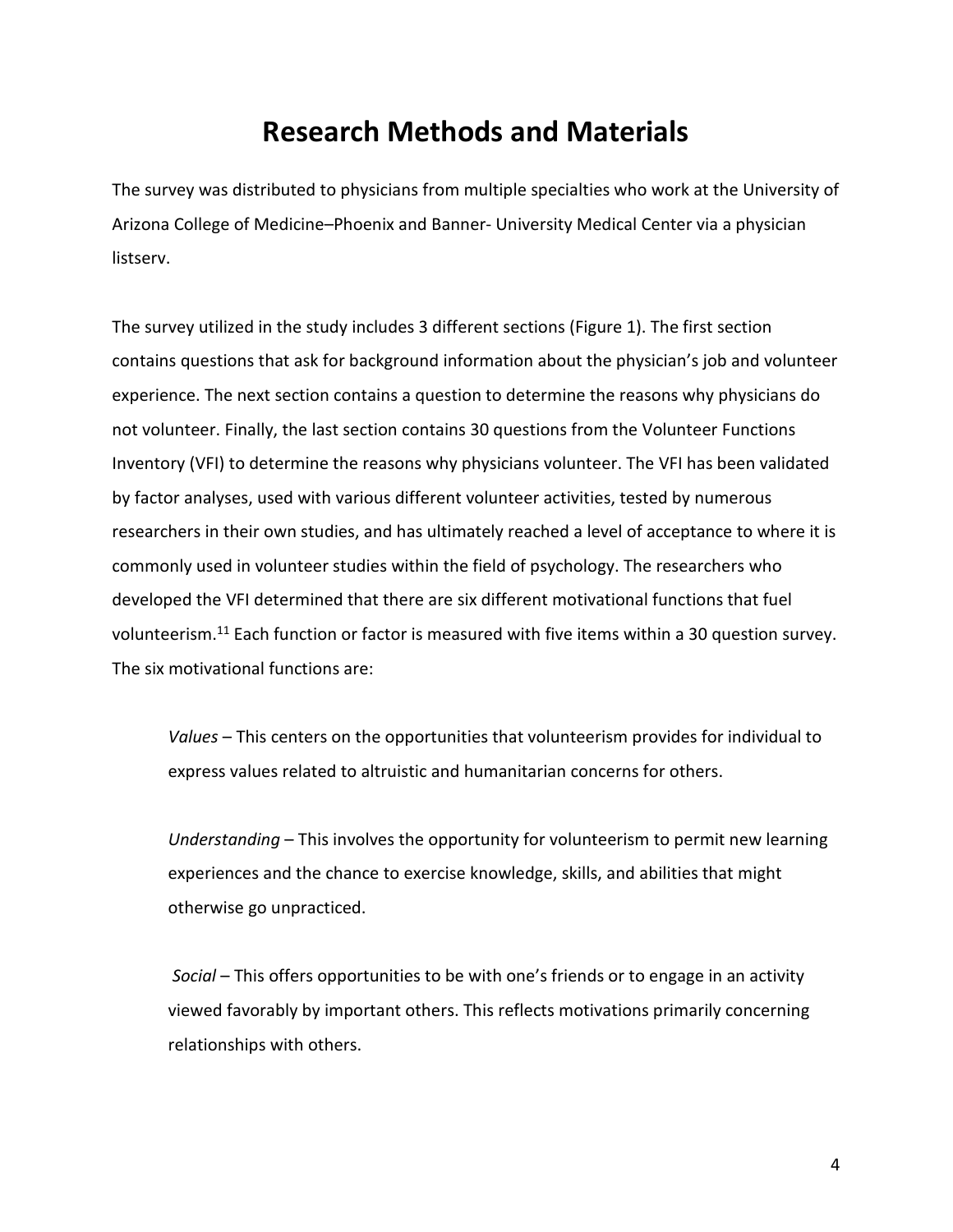*Career* – This is concerned primarily with career-related benefits that may be obtained from participation in volunteer work.

*Protective* – In the case of volunteerism this may serve to reduce guilt over being more fortunate than others and to address one's own personal problems.

*Enhancement* – This centers on personal development, personal growth, and higher selfesteem.

#### *Statistical analysis:*

Demographics, professional background, and barriers to volunteerism of the survey respondents were assessed using frequencies, proportions for categorical variables. Univariate analysis using linear regression was implemented to ascertain whether these covariates were independently associated with volunteer hours. VFI motivational factors were assessed using means and standard deviations. To determine the associations between motivational factors and volunteer hours, a hierarchal approach using three models via linear regression was conducted to report Beta-Coefficients and 95% Confidence intervals. Model 1 includes the univariate analysis for each of the survey factors. Model 2 is a multivariate model that adjusts for all other survey factors within the model. The final model further adjusts for potential confounders with univariate p< 0.20. Therefore, expectation of inefficiency, language barrier, financial cost, clinical volunteerism, other volunteerism and work hours were entered into the final model. Our primary outcome of volunteering hours observed a normal distribution following a log transformation, thus the interpretation will change from the estimated mean difference to a percent difference. All p-values were 2-sided and p<0.05 were considered statistically significant. All data analyses were conducted using STATA version 14 (College Station, TX).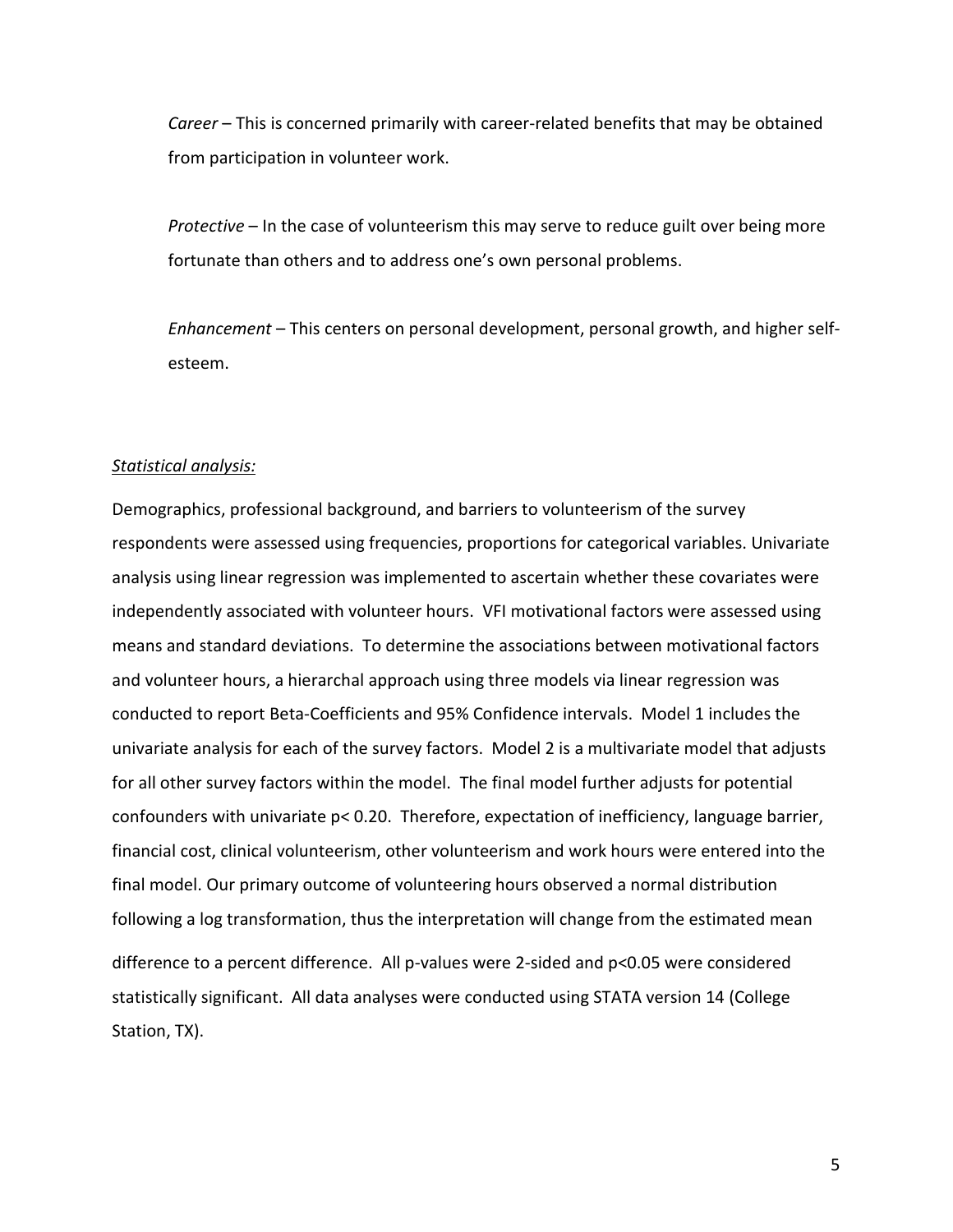#### **Figure 1. Survey**

| 3. For how long have you been in practice? ______________                                                                                                                        |
|----------------------------------------------------------------------------------------------------------------------------------------------------------------------------------|
| 4. How many hours a week do you work? ________________                                                                                                                           |
|                                                                                                                                                                                  |
| 6. If you do volunteer, in what setting do you volunteer in?                                                                                                                     |
| Clinical<br>П.<br><b>Education</b><br><b>Both Clinical and Education</b><br>$\Box$                                                                                               |
| Other (Please Specify) __________________                                                                                                                                        |
| 7. Please indicate which barriers make you less likely to volunteer (Select all that apply):                                                                                     |
| Lack of time<br>П.<br>Lack of interest<br>П.<br><b>Malpractice Concerns</b><br>$\Box$<br>Financial cost<br>$\Box$<br>Unaware of opportunities<br>П<br>Language Barrier<br>$\Box$ |

- □ Expectation of inefficiency/disorganization at site
- Other (Please Specify) \_\_\_\_\_\_\_\_\_\_\_\_

**8**. There are many reasons why people volunteer. Please indicate the importance of each of these factors in explaining why you choose to volunteer. *(Circle one number for each item)*

| <b>Motivational Factors</b>  | Not at all<br>Important | Verv<br>Unimportant | Somewhat<br>Unimportant | Neutral        | Somewhat<br>Important | Very<br>Important | <b>Extremely</b><br>Important |
|------------------------------|-------------------------|---------------------|-------------------------|----------------|-----------------------|-------------------|-------------------------------|
| Volunteering can help me     |                         |                     |                         |                |                       |                   |                               |
| get my foot in the door at a |                         |                     |                         |                |                       |                   |                               |
| place where I would like to  |                         | 2                   | 3                       | $\overline{4}$ | 5                     | 6                 |                               |
| work                         |                         |                     |                         |                |                       |                   |                               |
| My friends volunteer         |                         |                     | 3                       | 4              | 5                     | 6                 |                               |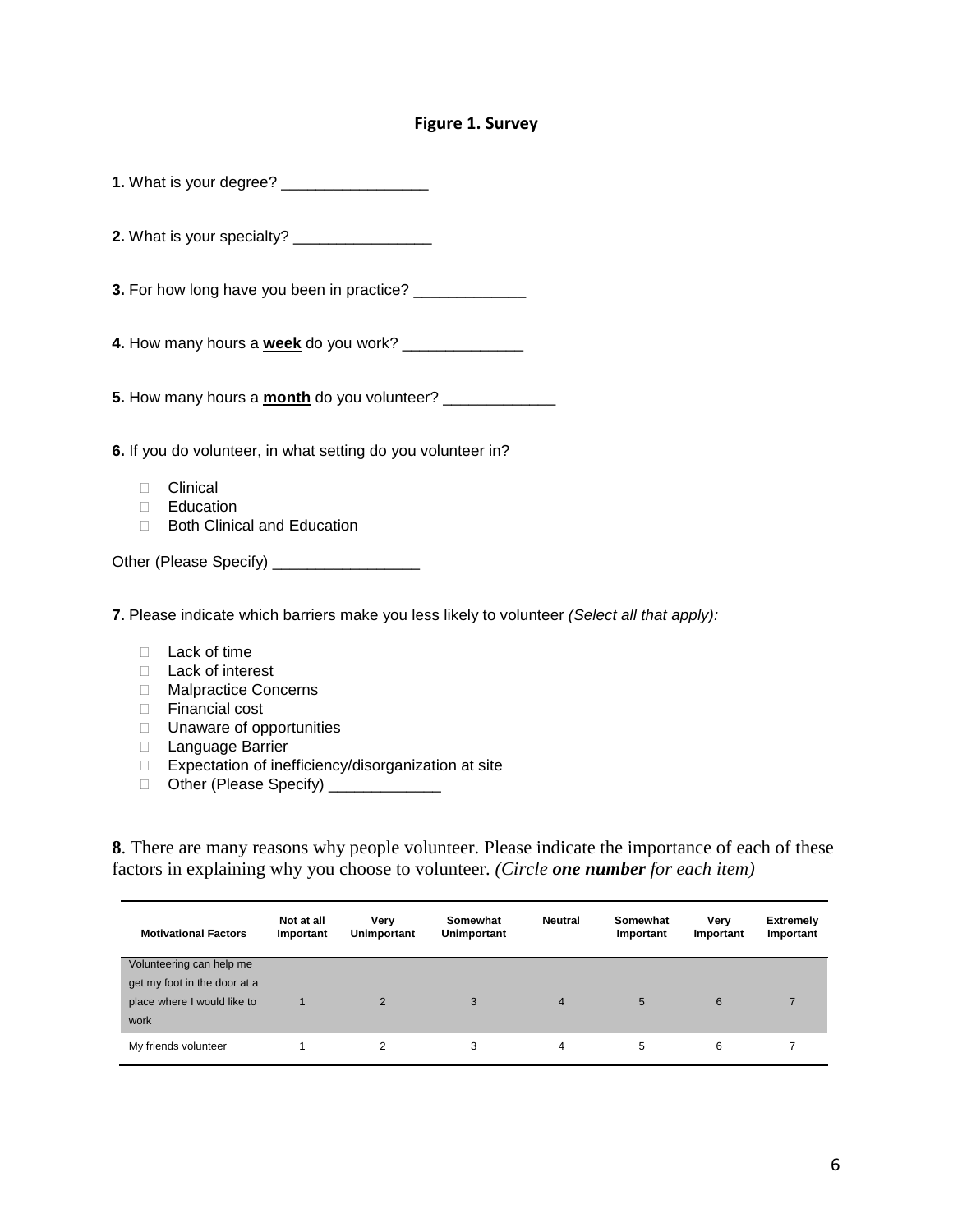| I am concerned with those      |              |                         |                           |                         |            |                |                          |
|--------------------------------|--------------|-------------------------|---------------------------|-------------------------|------------|----------------|--------------------------|
| less fortunate than myself     | $\mathbf{1}$ | $\overline{2}$          | 3                         | $\overline{\mathbf{4}}$ | $\sqrt{5}$ | 6              | $\overline{\mathcal{I}}$ |
|                                |              |                         |                           |                         |            |                |                          |
| People I'm close to want       | 1            | $\overline{2}$          | 3                         | 4                       | 5          | 6              | 7                        |
| me to volunteer                |              |                         |                           |                         |            |                |                          |
| Volunteering makes me          |              |                         |                           |                         |            |                |                          |
| feel important                 | $\mathbf{1}$ | $\overline{2}$          | 3                         | $\overline{\mathbf{4}}$ | $\sqrt{5}$ | 6              | $\overline{7}$           |
|                                |              |                         |                           |                         |            |                |                          |
| People I know share an         |              |                         |                           |                         |            |                |                          |
| interest in community          | 1            | $\overline{c}$          | 3                         | 4                       | 5          | 6              | $\overline{7}$           |
| service                        |              |                         |                           |                         |            |                |                          |
| No matter how bad I've         |              |                         |                           |                         |            |                |                          |
| been feeling, volunteering     | $\mathbf{1}$ | $\overline{2}$          | $\sqrt{3}$                | $\overline{4}$          | $\sqrt{5}$ | $\,6$          | $\overline{7}$           |
| helps me to forget about it.   |              |                         |                           |                         |            |                |                          |
| I am genuinely concerned       |              |                         |                           |                         |            |                |                          |
| about the particular group I   | 1            | $\overline{c}$          | 3                         | 4                       | 5          | 6              | $\overline{7}$           |
| am serving                     |              |                         |                           |                         |            |                |                          |
| By volunteering I feel less    | $\mathbf{1}$ | $\overline{2}$          | 3                         | $\overline{\mathbf{4}}$ | $\sqrt{5}$ | 6              | $\overline{7}$           |
| lonely.                        |              |                         |                           |                         |            |                |                          |
| I can make new contacts        |              |                         |                           |                         |            |                |                          |
| that might help my             | 1            | 2                       | 3                         | 4                       | 5          | 6              | 7                        |
| business or career.            |              |                         |                           |                         |            |                |                          |
| Doing volunteer work           |              |                         |                           |                         |            |                |                          |
| relieves me of some of the     |              |                         |                           |                         |            |                |                          |
| guilt over being more          | $\mathbf{1}$ | $\overline{2}$          | 3                         | $\overline{4}$          | 5          | $6\phantom{1}$ | $\overline{7}$           |
| fortunate than others          |              |                         |                           |                         |            |                |                          |
| I can learn more about the     |              |                         |                           |                         |            |                |                          |
| cause for which I am           | 1            | $\overline{2}$          | 3                         | 4                       | 5          | 6              | 7                        |
| working                        |              |                         |                           |                         |            |                |                          |
| Volunteering increases my      |              |                         |                           |                         |            |                |                          |
|                                | $\mathbf{1}$ | $\overline{c}$          | 3                         | 4                       | $\sqrt{5}$ | 6              | $\overline{7}$           |
| self-esteem                    |              |                         |                           |                         |            |                |                          |
| Volunteering allows me to      |              |                         |                           |                         |            |                |                          |
| gain a new perspective on      | 1            | 2                       | 3                         | 4                       | 5          | 6              | $\overline{7}$           |
| things.                        |              |                         |                           |                         |            |                |                          |
| Volunteering allows me to      |              |                         |                           |                         |            |                |                          |
| explore different career       | $\mathbf{1}$ | $\overline{2}$          | 3                         | 4                       | 5          | $6\phantom{1}$ | $\overline{7}$           |
| options.                       |              |                         |                           |                         |            |                |                          |
| I feel compassion toward       | 1            | $\overline{\mathbf{c}}$ | 3                         | 4                       | 5          | 6              | 7                        |
| people in need                 |              |                         |                           |                         |            |                |                          |
| Others with whom I am          |              |                         |                           |                         |            |                |                          |
| close place a high value       | $\mathbf{1}$ | $\overline{\mathbf{c}}$ | $\ensuremath{\mathsf{3}}$ | 4                       | $\sqrt{5}$ | 6              | $\overline{7}$           |
| on community service           |              |                         |                           |                         |            |                |                          |
| Volunteering lets me learn     |              |                         |                           |                         |            |                |                          |
| things through direct,         | $\mathbf{1}$ | $\boldsymbol{2}$        | 3                         | 4                       | 5          | 6              | $\overline{7}$           |
| hands on experience            |              |                         |                           |                         |            |                |                          |
| I feel it is important to help |              |                         |                           |                         |            |                |                          |
| others                         | $\mathbf{1}$ | $\overline{c}$          | $\mathsf 3$               | 4                       | $\sqrt{5}$ | 6              | $\boldsymbol{7}$         |
| Volunteering helps me          |              |                         |                           |                         |            |                |                          |
| work through my own            | 1            | $\overline{c}$          | 3                         | 4                       | 5          | 6              | $\overline{7}$           |
| personal problems.             |              |                         |                           |                         |            |                |                          |
| Volunteering will help me      |              |                         |                           |                         |            |                |                          |
| to succeed in my chosen        | $\mathbf{1}$ | $\overline{c}$          | $\ensuremath{\mathsf{3}}$ | 4                       | $\sqrt{5}$ | 6              | $\overline{7}$           |
| profession.                    |              |                         |                           |                         |            |                |                          |
|                                |              |                         |                           |                         |            |                |                          |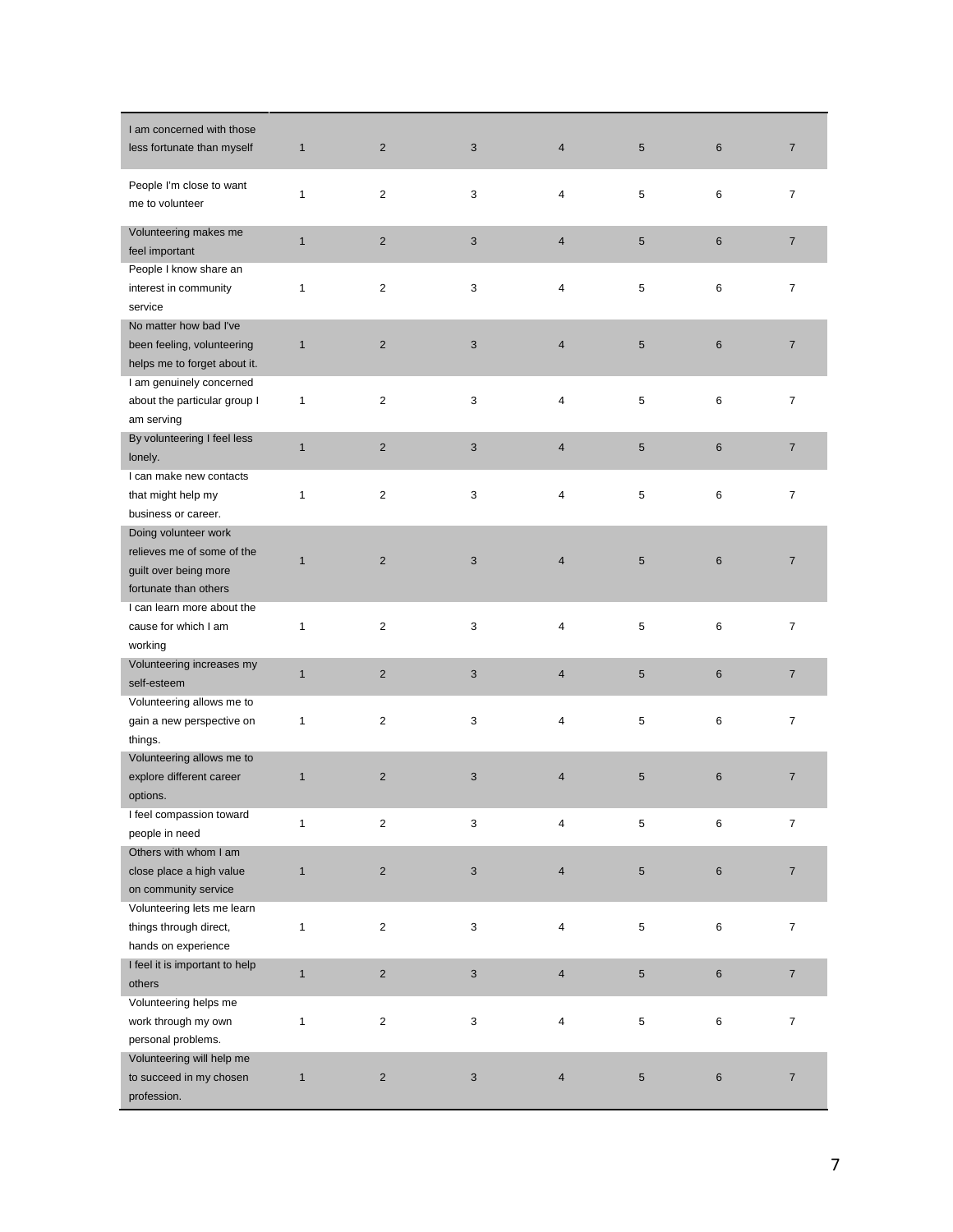| I can do something for a   |                |                |   |                |                 |                 |                |
|----------------------------|----------------|----------------|---|----------------|-----------------|-----------------|----------------|
| cause that is important to | $\mathbf{1}$   | $\overline{2}$ | 3 | 4              | 5               | 6               | $\overline{7}$ |
| me.                        |                |                |   |                |                 |                 |                |
| Volunteering is an         |                |                |   |                |                 |                 |                |
| important activity to the  | $\mathbf{1}$   | $\overline{2}$ | 3 | $\overline{4}$ | $5\phantom{.0}$ | $6\phantom{1}6$ | $\overline{7}$ |
| people I know best.        |                |                |   |                |                 |                 |                |
| Volunteering is a good     |                |                |   |                |                 |                 |                |
| escape from my own         | 1              | $\overline{c}$ | 3 | $\overline{4}$ | 5               | 6               | $\overline{7}$ |
| troubles.                  |                |                |   |                |                 |                 |                |
| I can learn how to deal    | $\overline{1}$ |                | 3 | $\overline{4}$ |                 | $6\phantom{1}6$ | $\overline{7}$ |
| with a variety of people.  |                | $\overline{2}$ |   |                | 5               |                 |                |
| Volunteering makes me      | 1              | $\overline{2}$ | 3 | 4              |                 | 6               | $\overline{7}$ |
| feel needed.               |                |                |   |                | 5               |                 |                |
| Volunteering makes me      | $\mathbf{1}$   | $\overline{2}$ | 3 |                |                 |                 | $\overline{7}$ |
| feel better about myself.  |                |                |   | $\overline{4}$ | 5               | 6               |                |
| Volunteering experience    |                |                |   |                |                 |                 |                |
| will look good on my       | 1              | 2              | 3 | 4              | 5               | 6               | $\overline{7}$ |
| resume                     |                |                |   |                |                 |                 |                |
| Volunteering is a way to   | $\overline{1}$ | $\overline{2}$ | 3 | $\overline{4}$ | 5               | $6\phantom{1}6$ |                |
| make new friends           |                |                |   |                |                 |                 | $\overline{7}$ |
| I can explore my own       |                |                |   |                |                 |                 |                |
| strengths.                 | 1              | $\overline{2}$ | 3 | 4              | 5               | 6               | 7              |
|                            |                |                |   |                |                 |                 |                |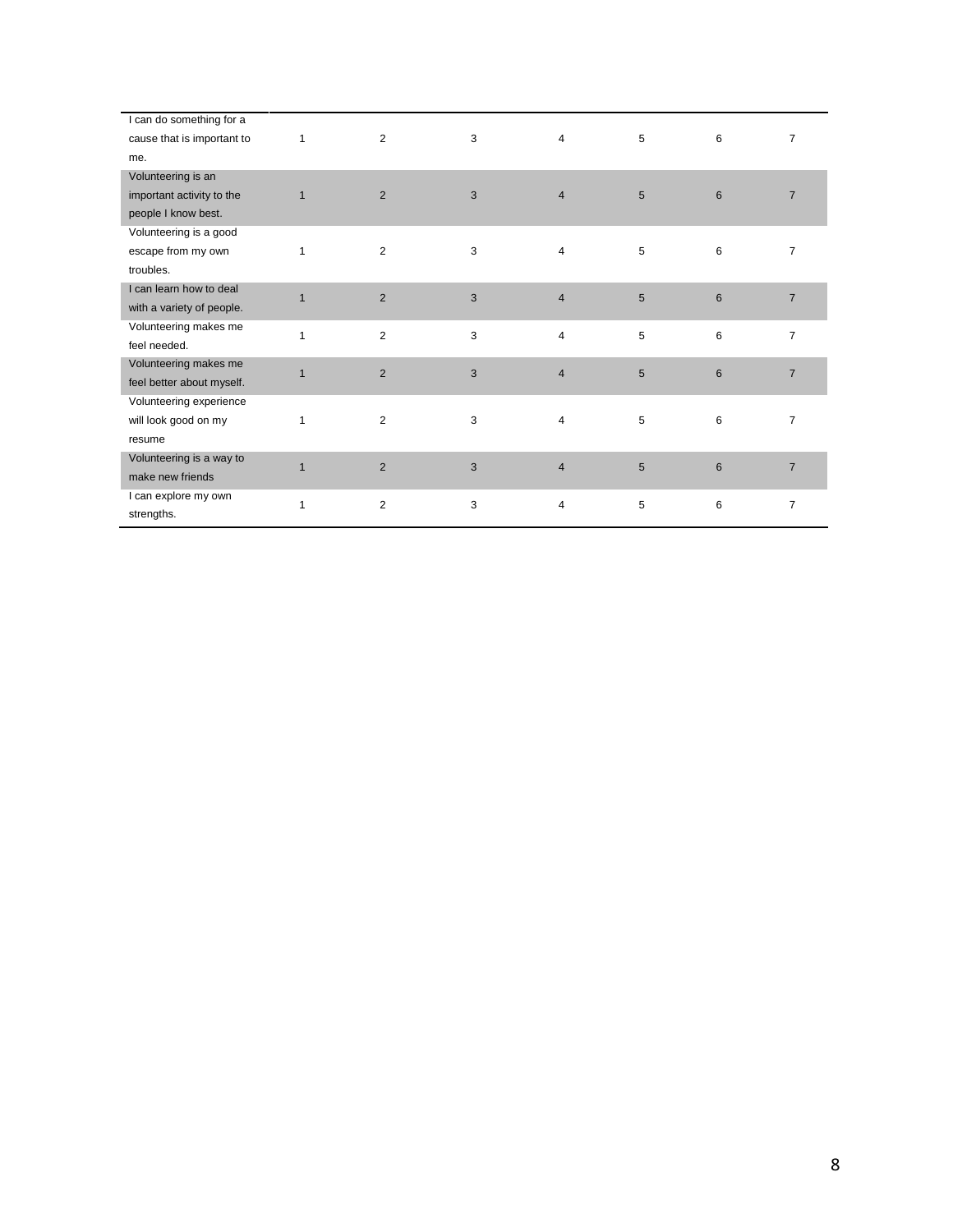### **Results**

A total of 100 physicians responded to the survey (Table 1). 52% of the respondents were primary care physicians while 48% were not. 61% of physicians reported working less than or equal to 50 hours per week while 39% reported working more than 50 hours a week. 73% and 50% of the physicians volunteer in medical education and within a clinical setting, respectively. There is a statistically significant association between physicians who volunteer in a clinical setting and the number of hours they spent volunteering. Those who volunteered clinically had 52% higher volunteering hours that those who did not.

When surveyed the barriers to volunteerism, 84% of the physicians cited "lack of time" as being the primary barrier to volunteerism. Furthermore, 25% and 22% of physicians cited "Financial Costs" and "Unaware of Opportunity" as barriers, respectfully (Table 2).

With respect to the VIF survey components, the "Values" factors showed the highest mean score of 30.38 out of a possible 35 points, while the "Career" factor observed the lowest score of 14.09 (Table 3). Comparing the difference in VIF factors compared between physicians who have been in practice for less than 16 years verses the ones who have been in practice for more than 16 year showed a statistically significant difference in the average "Career" factor score (Pvalue = 0.01); 15.8 for physicians who have been in practice for < 16 years and 12.4 for physicians working for > 16 years.

Univariate analysis with no adjustments shows that a 1% increase in the aggregate score of the "Career" factor rendered a 2% increase in the number of volunteer hours (Table 4). Furthermore, a 1% increase in the aggregate score of "Values" Factors rendered an increase in physician volunteer hours of 2.5%. Multivariate analysis adjusting for all other VIF survey factors show that a 1% increase in the aggregate score of the "Career" and "Protective" factors, rendered a 27% and 28 % increase in the number of volunteer hours, respectfully. Multivariate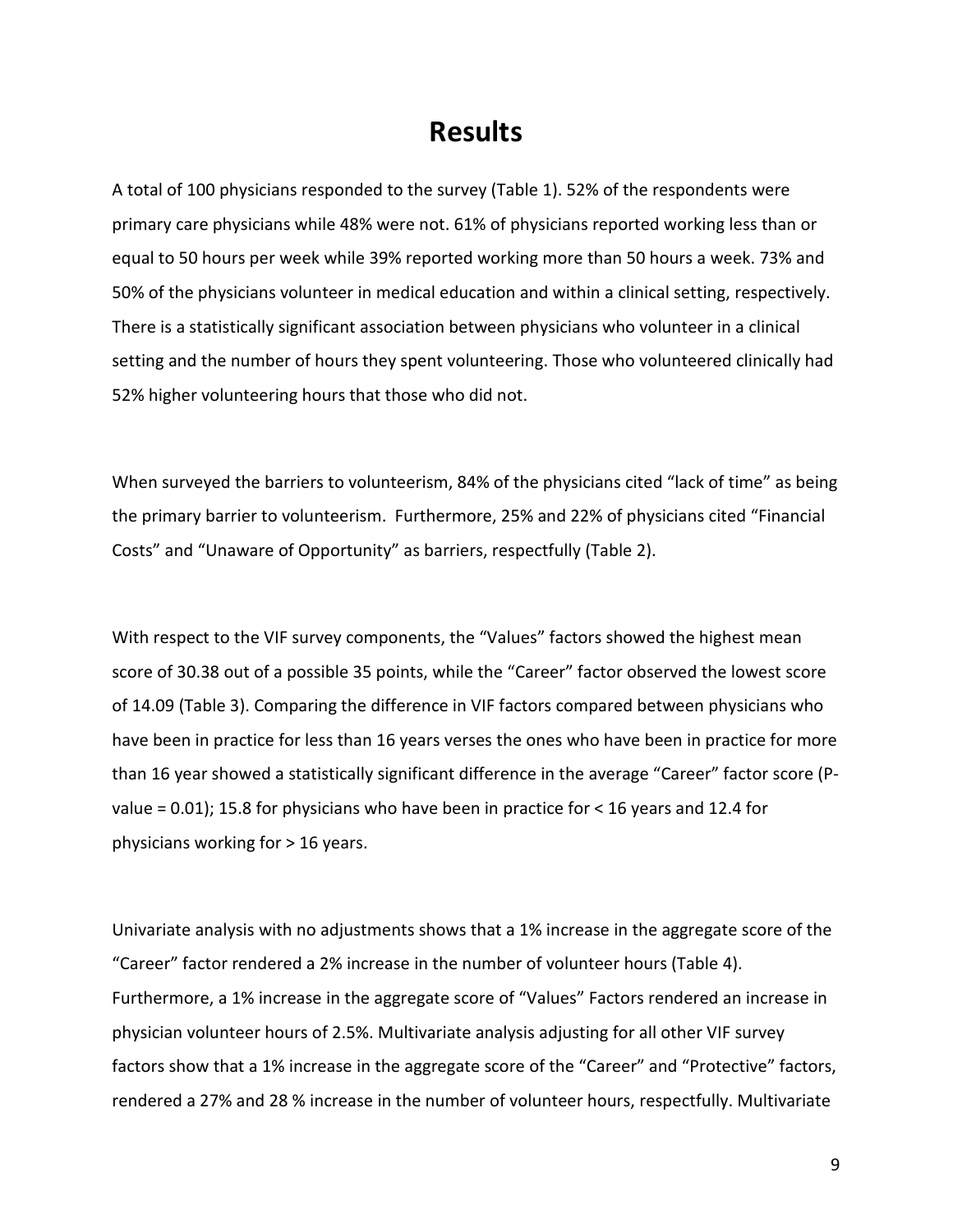analysis adjusting for all other VIF factors and other potential biases such as expectation for inefficiency, language barrier, financial cost, and volunteerism at a clinical or "Other" site, show that a 1% increase in the aggregate score of the "Career" and "Protective" factors, rendered a 6.5% and 8% increase in the number of volunteer hours, respectfully.

Table 5 shows the relationship between physician characteristics and VIF survey factors. Those physicians who work greater than 50 hours a week showed a statistically significant decrease in scores of "Social" and "Career" factors, respectively. Furthermore, Physicians who have practiced medicine for more than 16 years showed a statistically significant decrease in "Career" factors. Finally, physicians who volunteer at a clinical setting showed a statistically significant increase in the "Values" factor.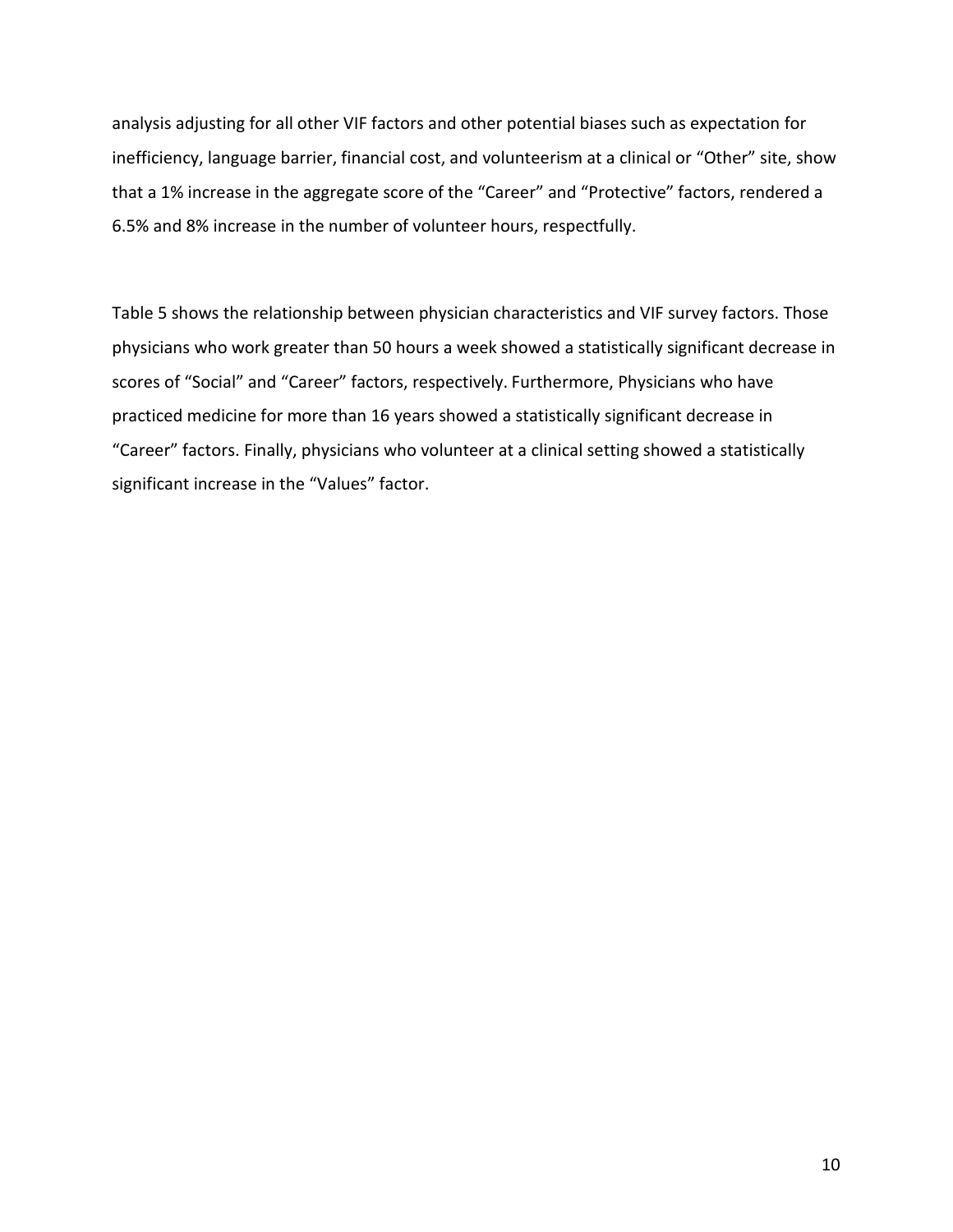| Variables                                                        | # of Physicians<br>$N = 100$ | Coeff $(95\% \text{ CI})$                                       | $P-Value1$             |
|------------------------------------------------------------------|------------------------------|-----------------------------------------------------------------|------------------------|
| Specialty $(n, %)$<br>No Primary Care<br><b>Primary Care</b>     | 48<br>52                     | <b>REF</b><br>$0.24$ ( $-0.14$ , $0.63$ )                       | 0.22                   |
| Length of Practice, Years (n, %)<br>< 16<br>$>16$                | 51<br>49                     | <b>REF</b><br>$-0.07$ $(-0.46, 0.32)$                           | 0.73                   |
| Work Hours per Week, Hours (n,<br>$%$ )<br>< 50<br>$>50$         | 61<br>39                     | <b>REF</b><br>$0.26$ ( $-0.13$ , $0.66$ )                       | 0.19                   |
| Volunteering Location (n, %)<br>Clinical<br>Educational<br>Other | 50<br>73<br>24               | 0.52(0.14, 0.90)<br>$0.003(-0.51, 0.52)$<br>$0.36(-0.07, 0.79)$ | 0.008<br>0.99<br>0.099 |

### **Table 1. Physician Background Information**

<sup>1</sup>P-values calculated via univariate analysis using Linear Regression with Log volunteer hours as the primary outcome.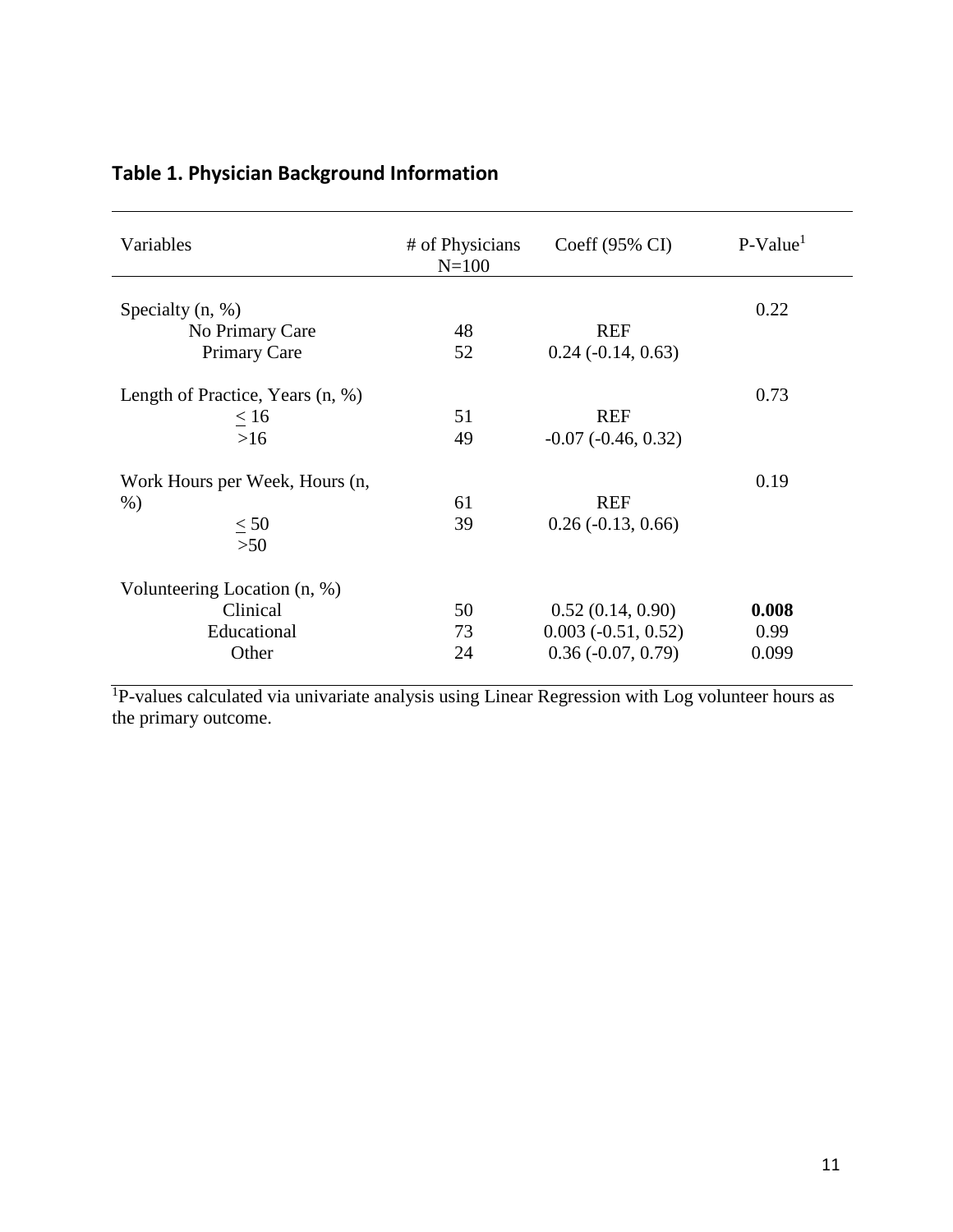| Variables                                                 | # of Physicians<br>$N = 100$ | Coeff (95% CI               | $P-Value1$ |
|-----------------------------------------------------------|------------------------------|-----------------------------|------------|
|                                                           | %                            |                             |            |
| Lack of Time                                              | 84                           | $0.15$ ( $-0.38$ , $0.67$ ) | 0.58       |
| Lack of Interest                                          | 7                            | $0.13$ (-0.58, 0.84)        | 0.72       |
| <b>Malpractice Concern</b>                                | 19                           | $0.09$ (-0.42, 0.61)        | 0.71       |
| <b>Financial Cost</b>                                     | 25                           | $0.36$ (-0.07, 0.81)        | 0.10       |
| Unaware of Opportunities.                                 | 22                           | $-0.30$ $(-0.81, 0.21)$     | 0.25       |
| Language Barrier                                          | 9                            | $0.61$ ( $-0.09$ , $1.31$ ) | 0.091      |
| Expectation of<br>Inefficiency/Disorganization at<br>Site | 14                           | $0.45$ (-0.09, 0.98)        | 0.10       |
| Other                                                     | 12                           | $-0.36$ $(-0.97, 0.54)$     | 0.23       |

### **Table 2. Barriers to Volunteerism**

<sup>1</sup>P-values calculated via univariate analysis using Linear Regression with Log volunteer hours as the primary outcome.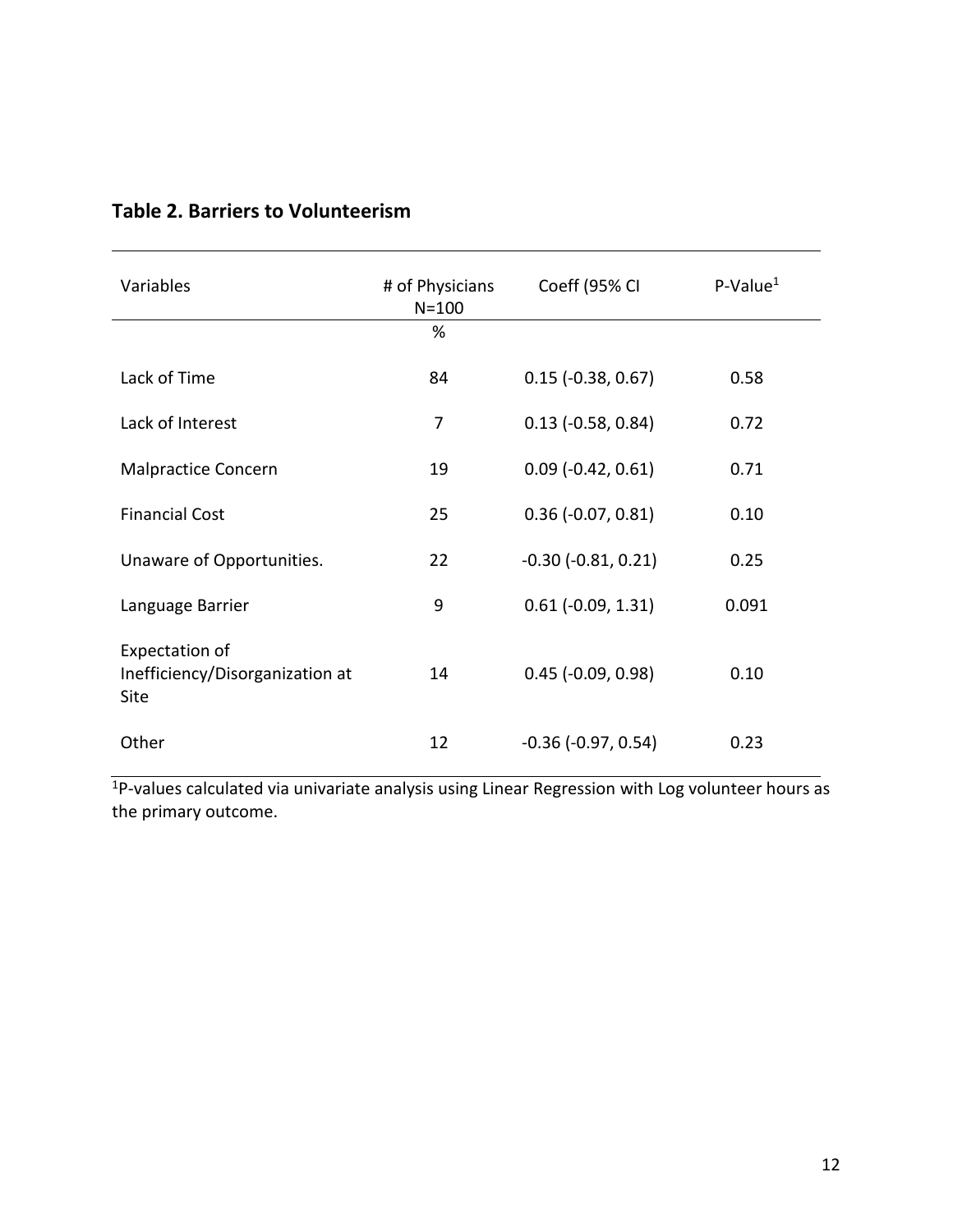| Variables      | Overall      | $<$ 16 years | >16 years   | $P-Value1$ |
|----------------|--------------|--------------|-------------|------------|
|                | Mean (SD)    | Mean (SD)    | Mean (SD)   |            |
| Enhancement    | 18.66 (7.10) | 19.5 (6.81)  | 17.6 (7.32) | 0.18       |
| Understanding  | 22.79 (5.80) | 23.6 (5.69)  | 21.9 (5.76) | 0.08       |
| Social Factors | 17.80 (6.22) | 18.2 (6.23)  | 17.4 (6.23) | 0.52       |
| Career Factors | 14.09 (6.67) | 15.8 (6.74)  | 12.4 (6.20) | 0.01       |
| Values         | 30.37 (3.21) | 30.4 (3.26)  | 30.4 (3.17) | 0.96       |
| Protective     | 14.30 (5.75) | 15.0 (5.86)  | 13.6 (5.60) | 0.31       |

### **Table 3. VIF Survey Factors stratified by Length of Practice**

1P-values calculated via the Wilcoxon Rank sum.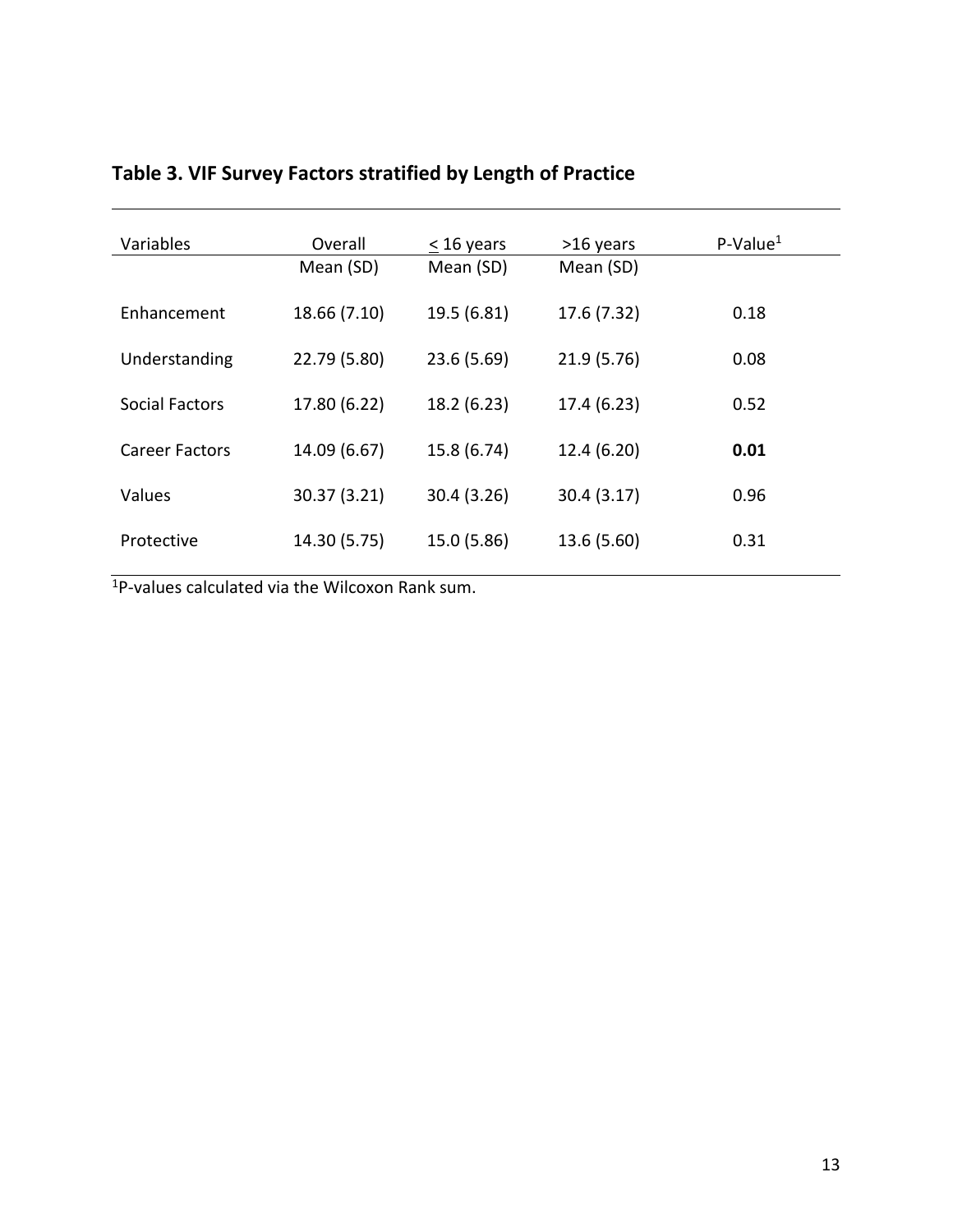|                    | Model 1                     | $P -$<br>Value <sup>1</sup> | Model 2                 | $P-$<br>Value <sup>2</sup> | Model 3                 | $P-value3$ |
|--------------------|-----------------------------|-----------------------------|-------------------------|----------------------------|-------------------------|------------|
| Variables          | $Coef(95\% CI)$             |                             | $Coef(95\% CI)$         |                            | $Coef(95\% CI)$         |            |
| Enhancement        | $-0.006(-0.03, 0.03)$       | 0.68                        | $-0.02$ $(-0.07, 0.03)$ | 0.43                       | $-0.01$ $(-0.06, 0.04)$ | 0.58       |
| Understanding      | $-0.003$ $(-0.04, 0.03)$    | 0.85                        | $-0.01$ $(-0.07, 0.04)$ | 0.65                       | $0.006(-0.05, 0.06)$    | 0.83       |
| Social Factors     | $-0.014(-0.05, 0.02)$       | 0.41                        | $-0.02$ $(-0.07, 0.03)$ | 0.45                       | $-0.03(0.08, 0.02)$     | 0.20       |
| Career<br>Factors* | $0.02$ ( $-0.35$ , $0.49$ ) | 0.91                        | $0.27(-0.35, 0.89)$     | 0.39                       | $0.065(-0.54, 0.67)$    | 0.83       |
| Values             | $0.013(-0.05, 0.08)$        | 0.65                        | $0.04$ $(-0.03, 0.11)$  | 0.23                       | $-0.02$ $(-0.08, 0.06)$ | 0.71       |
| Protective*        | $0.025(-0.43, 0.48)$        | 0.91                        | $0.28(-0.37, 0.94)$     | 0.39                       | $0.08(-0.55, 0.71)$     | 0.80       |

#### **Table 4. Multivariate Analysis of Survey Factors and the Log of Volunteer Hours**

Model 1. Univariate analysis with no adjustments via Linear Regression.

Model 2. Multivariate Analysis adjusting for all other covariates via Linear Regression

Model 3. Multivariate Analysis adjusting for all other covariates plus further adjustment for Expectation of Inefficiency, Language Barrier, Financial Cost, Clinical volunteerism and Other Volunteerism. \*Conducted Log Transformation to observe normal distribution.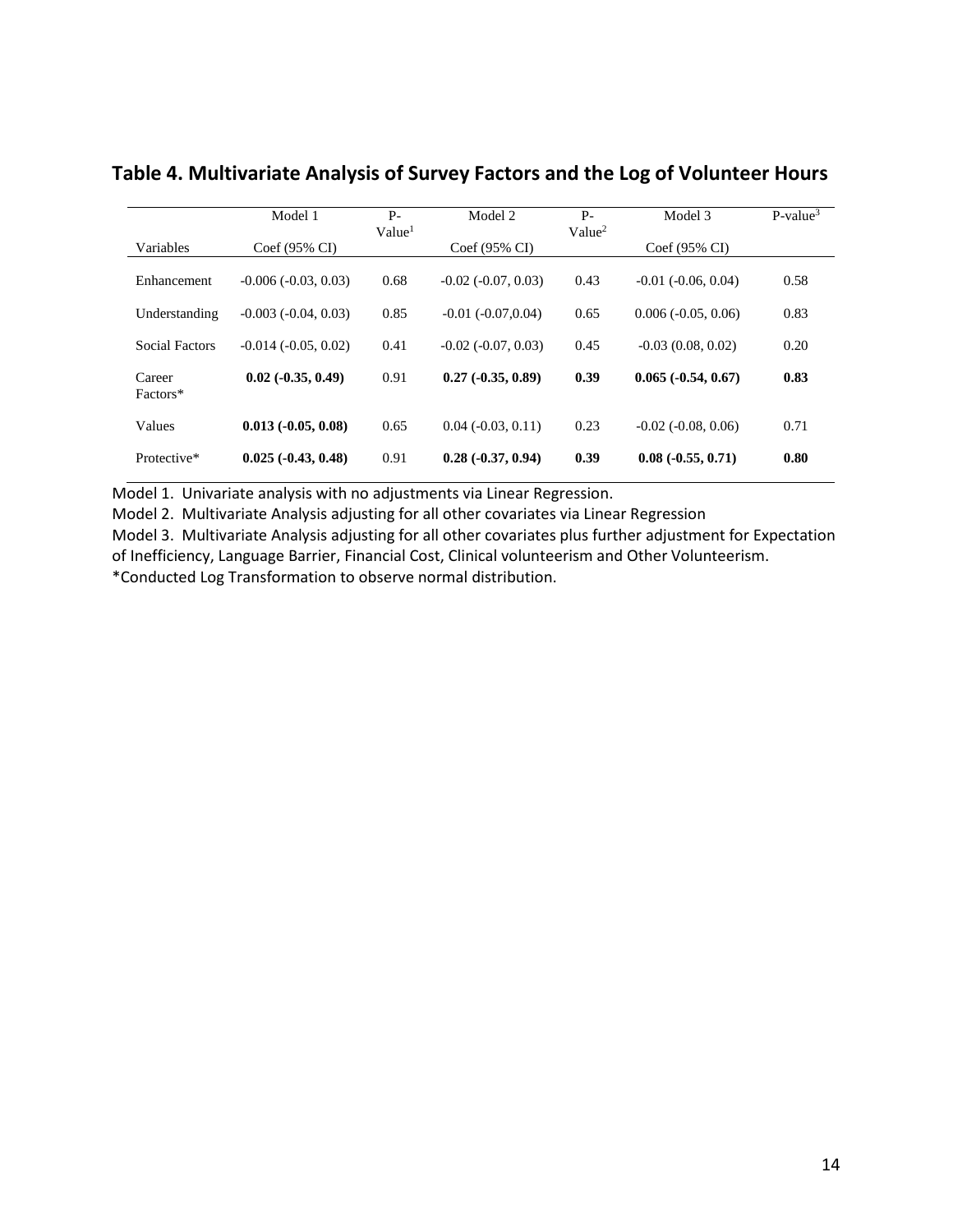### **Table 5. Multivariate Analysis Physician Characteristics and Survey Factors**

| Physician<br>Characteristics | Enhancement           | Understanding          | <b>Social Factors</b>  | Career Factors**            | Values               | Protective**                |
|------------------------------|-----------------------|------------------------|------------------------|-----------------------------|----------------------|-----------------------------|
|                              | Coef (95% CI)         | Coef (95% CI)          | Coef (95% CI)          | $Coef(95\% CI)$             | Coef (95% CI)        | Coef (95% CI)               |
| Specialty                    |                       |                        |                        |                             |                      |                             |
| No Primary Care              | <b>REF</b>            | <b>REF</b>             | <b>REF</b>             | REF                         | <b>REF</b>           | <b>REF</b>                  |
| Primary Care                 | $-1.05$ $(-4.2, 2.0)$ | $0.51(-1.9, 2.9)$      | $0.19(-2.4, 2.8)$      | $-0.06$ $(-0.28, 0.17)$     | $0.71(-0.7, 2.09)$   | $0.08(-0.1, 0.30)$          |
|                              |                       |                        |                        |                             |                      |                             |
| Length of Practice           |                       |                        |                        |                             |                      |                             |
| $< 16$ years                 | <b>REF</b>            | <b>REF</b>             | <b>REF</b>             | <b>REF</b>                  | <b>REF</b>           | <b>REF</b>                  |
| $>16$ years                  | $-2.19(-5.1, 0.74)$   | $-1.72(-4.1, 0.61)$    | $-1.52$ $(-4.0, 0.98)$ | $-0.28$ $(-0.50, -0.07)^*$  | $0.23(-1.1, 1.50)$   | $-0.11(0.3, 0.08)$          |
|                              |                       |                        |                        |                             |                      |                             |
| Work Hours per Week          |                       |                        |                        |                             |                      |                             |
| $< 50$ hours                 | <b>REF</b>            | <b>REF</b>             | <b>REF</b>             | <b>REF</b>                  | <b>REF</b>           | <b>REF</b>                  |
| $>50$ hours                  | $-1.06(-4.0, 1.9)$    | $-1.90(-4.2, 0.46)$    | $-3.38(-5.9, -0.82)^*$ | $-0.22$ $(-0.44, -0.01)^*$  | $0.39(-0.9, 1.71)$   | $0.06(-0.13, 0.30)$         |
| <b>Volunteering Location</b> |                       |                        |                        |                             |                      |                             |
| Clinical                     | $2.20(-0.83, 5.2)$    | $2.20(-0.21, 4.6)$     | $2.09(-0.50, 4.7)$     | $-0.15$ $(-0.07, 0.37)$     | $1.64(0.31, 2.91)^*$ | $0.10$ ( $-0.09$ , $0.30$ ) |
|                              |                       |                        |                        |                             |                      |                             |
| Educational                  | $2.14(-1.1, 5.4)$     | $0.86(-1.7, 3.5)$      | $1.45(-1.3, 4.3)$      | $0.21$ ( $-0.03$ , $0.45$ ) | $-1.27(-2.8, 0.21)$  | $0.09(-0.12, 0.30)$         |
| Other                        | $1.24(-2.2, 4.7)$     | $-0.67$ $(-3.44, 2.1)$ | $1.19(-1.73, 4.1)$     | $-0.02, -0.27, 0.23$        | $0.67(-0.88, 2.21)$  | $0.01$ $(-0.20, 0.20)$      |

Multivariate Analysis adjusting for all other covariates via Linear Regression \*Denotes p<0.05 REF = Reference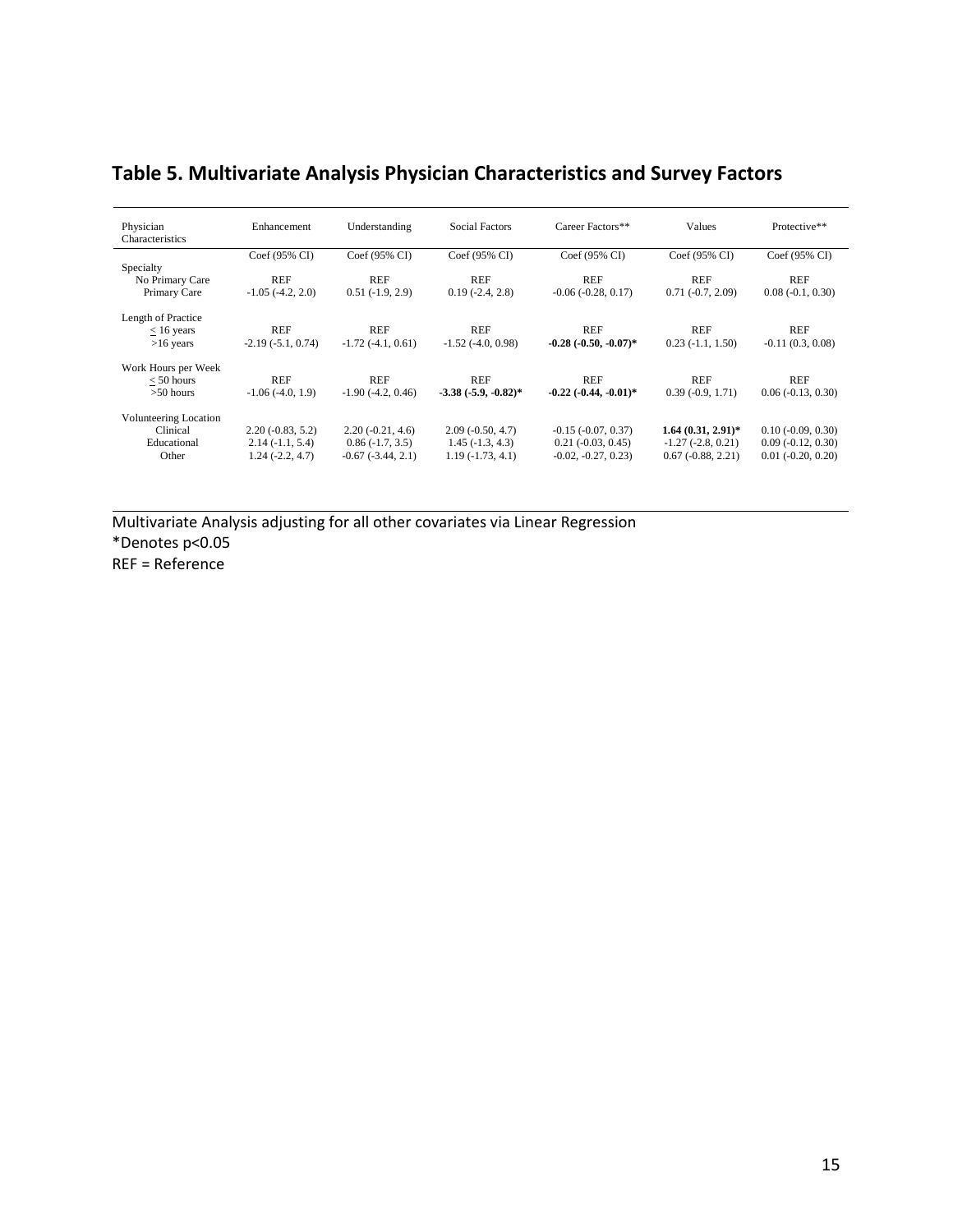### **Discussion**

The data presented in this study sheds light upon the different factors that contribute to a physician's decision of whether or not to volunteer at a clinical or educational setting. The 100 physicians we surveyed represent a wide variety of specialties in order to eliminate any bias a certain specialty might have with regards to volunteerism.

When surveyed the barriers to volunteerism, the top three answers were "lack of time" (84%), "financial costs" (25 %) and "unaware of opportunities" (22%). Even though none of the variables showed statistical significance in terms of number of volunteer hours, "language barrier" and "expectation of inefficiency/disorganization at site" came close, P-values of 0.091 and 0.1, respectfully. This data reveals multiple areas where medical schools and clinics could possibly improve their recruitment efforts. They could focus on advertising the efficiency and organization of a certain volunteer experience and the presence of interpreters when needed. Furthermore, they could make the volunteer activity less time consuming and minimize financial cost to physicians.

With respect to the VIF survey components, the "Values" category showed the highest mean score of 30.38 out of a possible 35 points, while the "Career" factor observed the lowest score of 14.09 (Table 3). This would indicate that organizations could benefit by advertising the altruistic and humanitarian nature of the volunteer activity.

When these VIF survey components are used to conduct a multivariate analysis adjusting for all other VIF survey factors, the data shows that a 1% increase in the aggregate score of the "Career" and "Protective" factors, rendered a 27% and 28 % increase in the number of volunteer hours, respectfully. When adjusting for all VIF factors and other potential biases such as expectation for inefficiency, language barrier, financial cost, and volunteerism at a clinical or "Other" site, the data shows that a 1% increase in the aggregate score of the "Career" and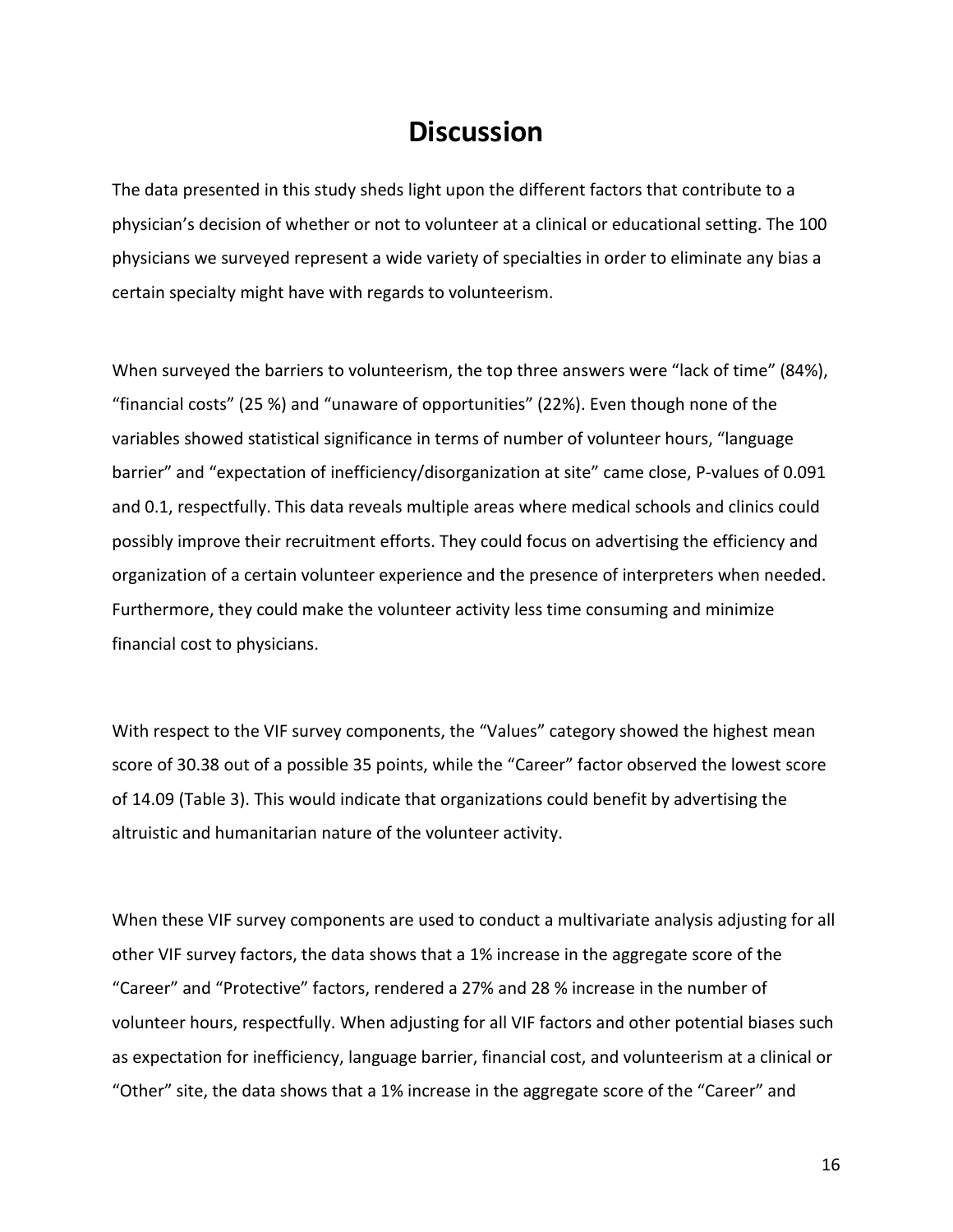"Protective" factors, rendered a 6.5% and 8% increase in the number of volunteer hours, respectfully. Even though the increase in volunteer hours did drop after adjusting for potential biases, "Career" and "Protective" factors still remained the top two factors that are associated with increase in volunteer hours. This indicates that even though physicians overall rated "Career" factors as low in importance when it comes to volunteerism, as demonstrated by the lowest mean score (Table 3), "Career" factors still remains an important motivator to volunteerism. This especially holds true with physicians who have been in practice for less than 16 years as the data shows a statistical difference in "Career" factors when compared with their counterparts who have been working for more than 16 years. This would indicate that if an organization is trying to recruit younger physicians to volunteer, they could benefit by advertising ways in which this certain volunteer activity can help advance the physician's career in one way or another.

Limitations of our study include the fact that all of the physicians surveyed reside in the state of Arizona. There exists the possibility that motivations and barriers to volunteerism could differ between different states and countries. Furthermore, most of the data reported did not achieve statistical significance. This could be due to the limited number of physicians surveyed in this study (100 physicians).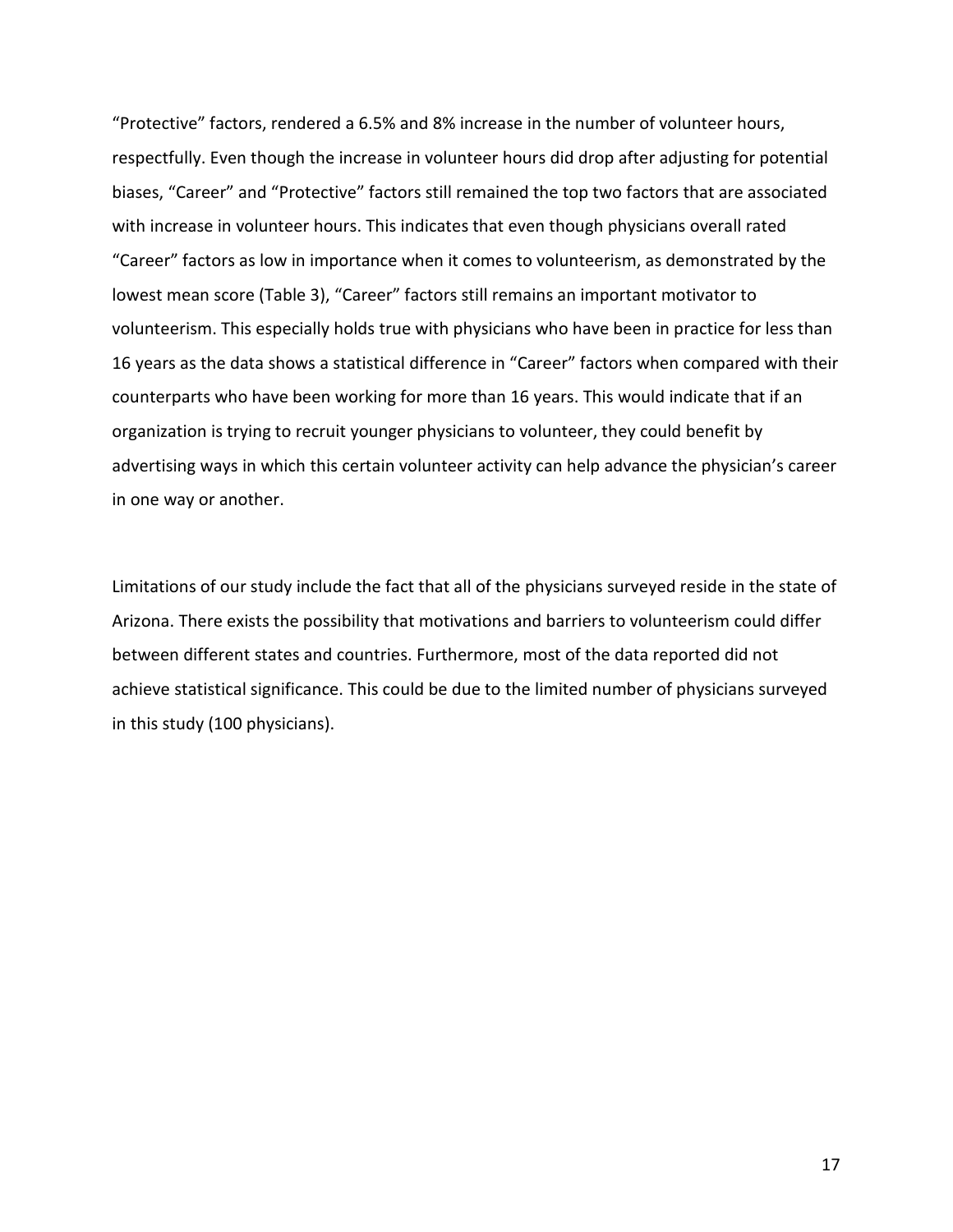## **Future Directions**

Physicians across the country should be surveyed to more reliably determine the motivation and barriers to physician volunteerism in the United States. This could be done utilizing listservs that belong to national physician organizations. Furthermore, free clinics and medical schools across the country could use the information presented in this study to recruit physician volunteers more efficiently. It would also be helpful to see if organizations are more successful in recruitment because of the data presented in this study.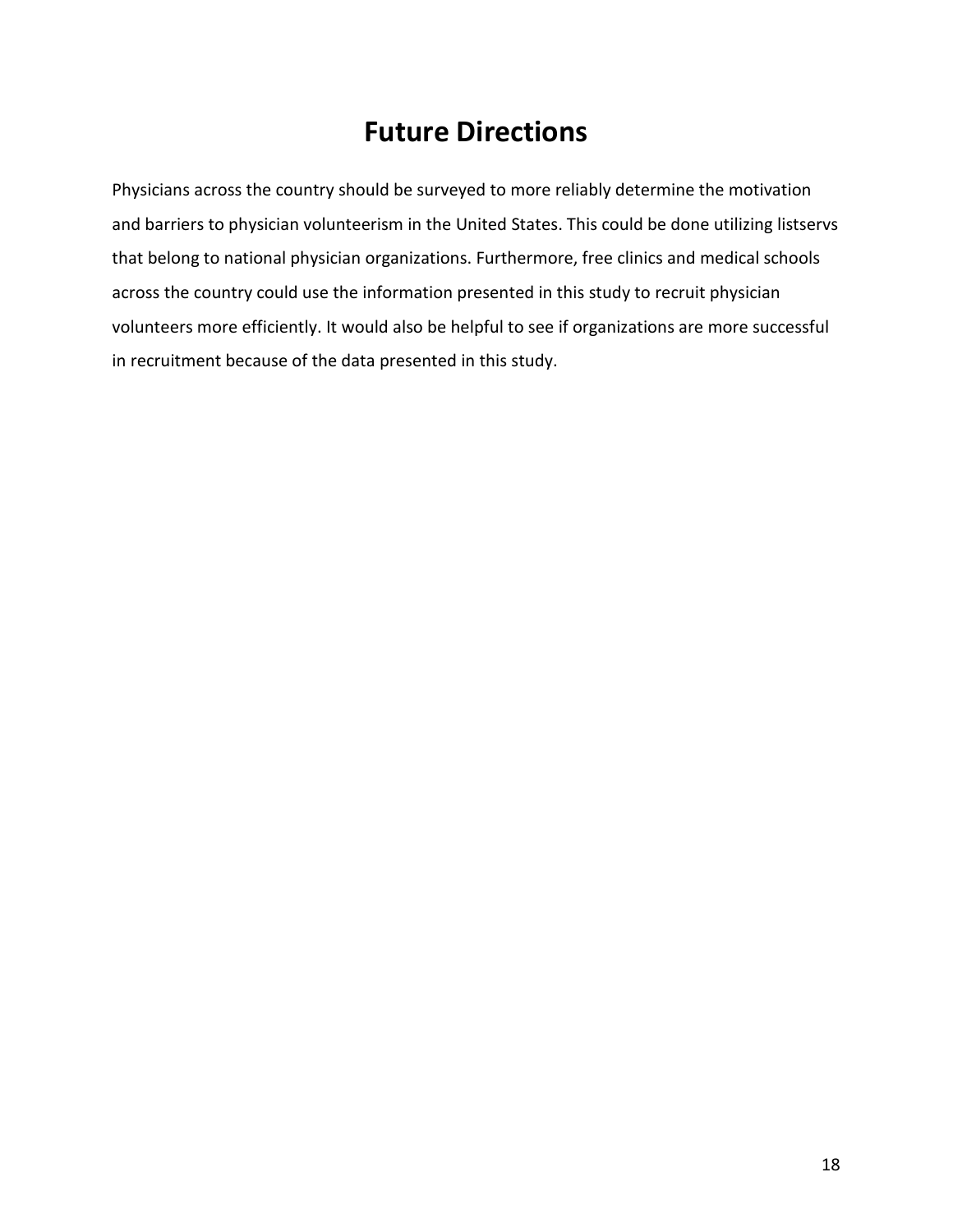## **Conclusions**

Medical schools and free clinics across the world rely heavily on physician volunteers to educate future physicians and provide health care to the uninsured. Therefore, understanding the reasons why physicians volunteer their time and the barriers to their volunteerism can possibly improve recruitment efforts in those organizations. As the data presented in this study shows, medical schools and clinics could possibly improve their recruitment efforts by making it less time consuming for physicians to volunteer and by minimizing the financial costs to physicians. They could also benefit by advertising the altruistic and humanitarian nature of the volunteer activity. Furthermore, organizations trying to recruit younger physicians to volunteer could benefit by advertising ways in which the volunteer activity can help advance the physician's career in one way or another.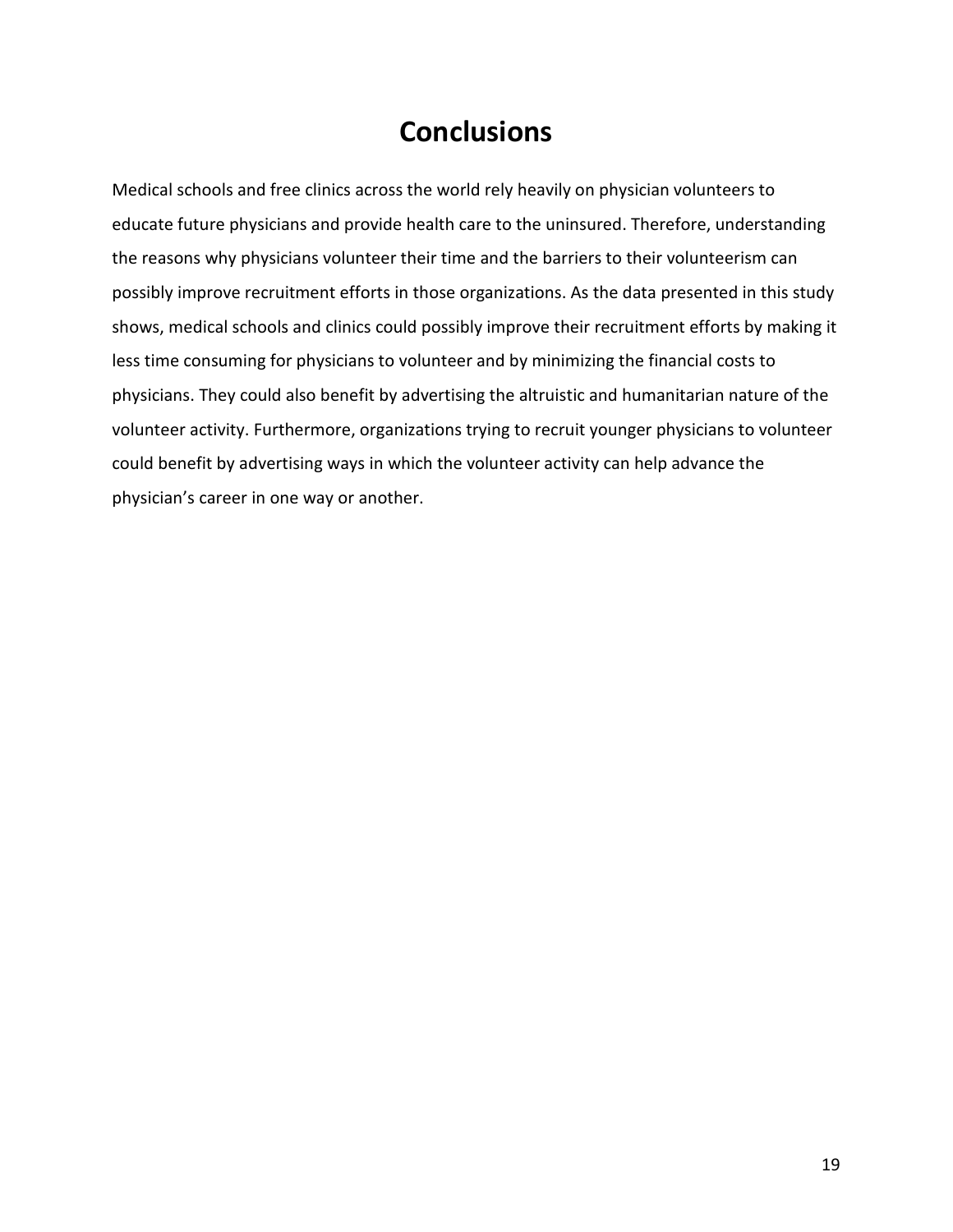## **References**

- 1. Kaiser Family Foundation. Key Facts about the Uninsured Population. Kaiser Family Foundation Website. https://www.kff.org/uninsured/fact-sheet/key-facts-about-theuninsured-population. Updated November 29, 2017. Accessed November 29, 2017.
- 2. Becker's Hospital Review. Caring for the Uninsured: How Free Clinics, Hospitals Can Partner to Treat a Community's Most Vulnerable. Becker's Hospital Review Website. http://www.beckershospitalreview.com/news-and-analysis/caring-for-the-uninsuredhow-free-clinics-hospitals-can-partner-to-treat-a-communitys-most-vulnerable.html. June 11, 2013. Accessed November 29, 2017.
- 3. Hitt E. Free Clinics in the United States Serve Millions Each Year. Medscape Website. http://www.medscape.com/viewarticle/723562. June 15, 2010. Accessed November 29, 2017.
- 4. Isaacs S, Jellinek P. Is There A (Volunteer) Doctor In The House? Free Clinics And Volunteer Physician Referral Networks In The United States. Health Affairs Website. https://www.healthaffairs.org/doi/full/10.1377/hlthaff.26.3.871. June, 2007. Accessed November 29, 2017.
- 5. Vath BE, Schneeweiss R, Scott CS. Volunteer Physician Faculty and the Changing Face of Medicine. *Western Journal of Medicine*. 2001; 174(4): 242-246.
- 6. Peccoralo LA, Callahan K, Stark R, et al. Primary care training and the evolving healthcare system. *Mount Sinai Journal of Medicine.* 2012; 79(4): 451-463.
- 7. Liaison Committee on Medical Education. Functions and Structure of a Medical School: Standards for Accreditation of Medical Education Programs Leading to the M.D. Degree. *Liaison Committee on Medical Education*. 2012.
- 8. Ryan MS, Vanderbilt AA, Lewis TW, et al. Benefits and Barriers Among Volunteer Teaching Faculty: Comparison Between Those Who Precept and Those Who Do Not in the Core Pediatrics Clerkship. *Medical Education Online*. 2013; 18: 1-7.
- 9. Newman MK. Why Doctors Don't Volunteer at a Community-Sponsored Free Health Clinic*. North Carolina Medical Journal*. 2014; 60(4):193-197.
- 10. Makhni MC, Milao D, Zurakowski D, et al. Are Academic Orthopedic Surgeons Interested in Global Health? *The American Journal of Orthopedics*. 2014; 43(3): 37-42.